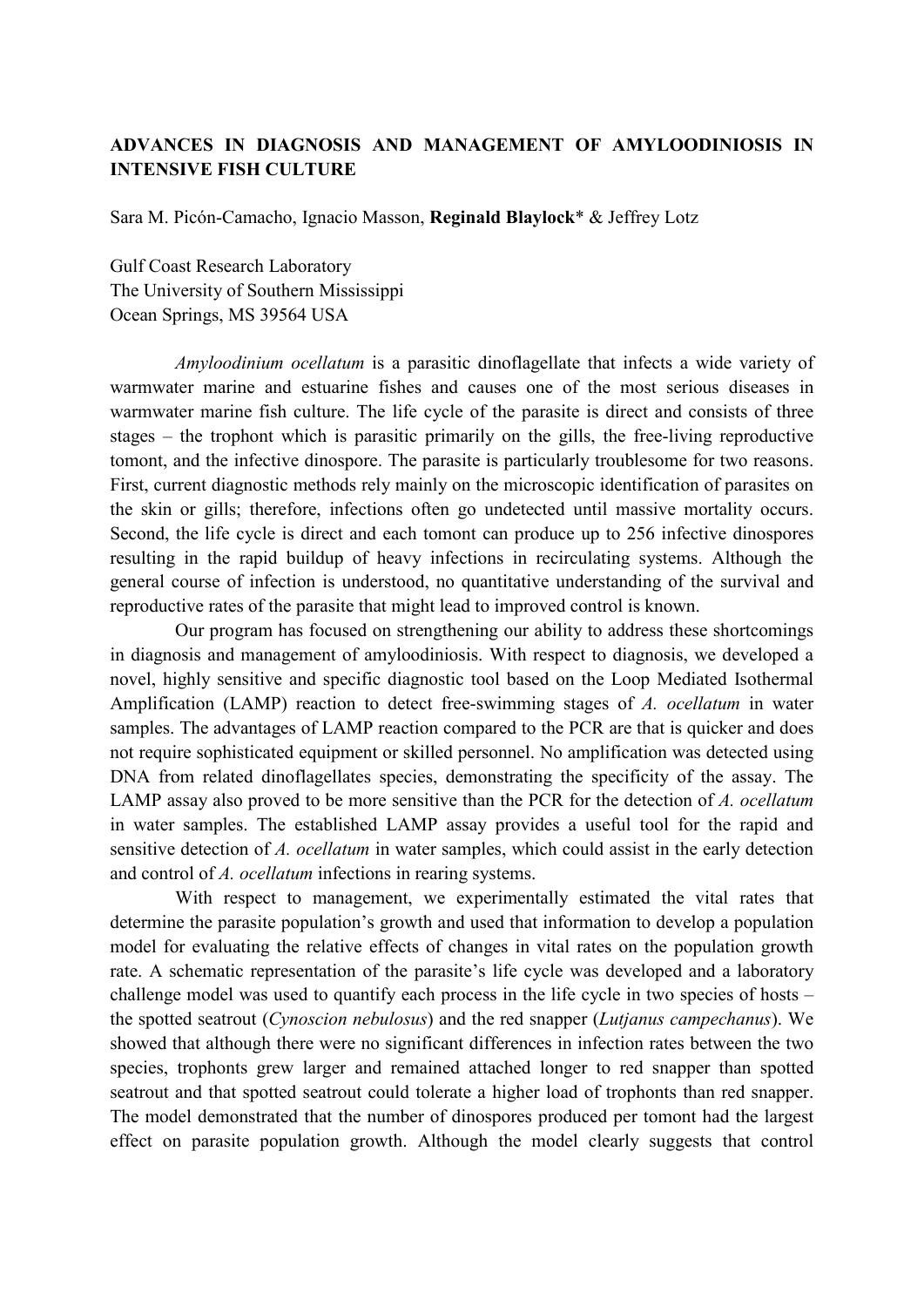strategies should continue to focus on limiting the number of dinospores in a system, the model provides a framework for evaluating the relative contribution of various factors to the parasite's population growth rate under a variety of conditions.

# **PRE-SPAWNING CAROTENOID FORTIFIED DIETS IMPROVE REPRODUCTIVE TRAITS OF CHANNEL CATFISH,** *ICTALURUS PUNCTATUS* **AND SUBSEQUENT PROGENY PERFORMANCE**

**Chatakondi, N. G**., M. H. Li, B. C. Peterson and N. J. Booth

USDA ARS Catfish Genetics Research Unit Thad Cochran National Warmwater Aquaculture Center Stoneville, MS 38776, USA.

Availability of consistent number of ovulatory competent channel catfish females is a pre-requisite for efficient production of channel catfish  $\varphi$  x blue catfish, I*furcatus*  $\varphi$ ) hybrid in hatcheries. Raising hybrid catfish in production ponds enables the catfish farmer to harness improved growth rates, survival and feed conversion to improve production. Even though hybrid catfish production has been steadily increasing, fingerling production is still insufficient to meet the demand. Hybrid catfish embryo production involves hormone-induced spawning of channel catfish, stripped eggs are fertilized with blue catfish sperm, and fertilized eggs hatched in troughs in the same manner as channel catfish in hatcheries.

High quality broodstock maturation diets are an essential key for successful and sustainable production of hybrid catfish fry from hatcheries. Carotenoid fortification in brood fish diets has been suggested to improve maturation and egg quality in all aquatic animals. However, fish and crustaceans are unable to produce astaxanthin *de novo*, only plants and protists are capable of synthesizing carotenoids.

A 10-week pre-spawning broodfish nutrition study was conducted 2 months prior to spawning in twenty 1.5 m diameter, 760 L plastic tanks supplied with recirculated pond water and continuous air. Each tank was stocked with 10 fully mature 4-year old 'Delta' strain of female channel catfish per tank. This study was conducted to assess the effect of carotenoid fortified diets on reproductive performance of channel catfish during the pre-spawning phase. Four carotenoid fortified diets were prepared by mixing the required quantity of carotenoid in water and sprayed on a 35% protein commercial catfish feed in a concrete blender, followed by a coating of menhaden oil. The carotenoid treatments were: 1) 50 mg/kg Astaxanthin; 2) 100 mg/kg Astaxanthin; 3) 25 mg/kg of Lutein and 25 mg/kg of Zeaxanthin; 4) 50 mg/kg of Lutein and 50 mg/kg of Zeaxanthin and 5) control diet that was sprayed with the same quantity of water and oil. Four tanks were randomly allocated to a treatment.

Broodfish fed 100 ppm of Astaxanthin fortified feed had a higher ( $P < 0.05$ ) percent of gravid females suitable for hormone injection compared to other treatment groups. Gravid females from all the 5 treatments were subjected to hormone-induced spawning procedures to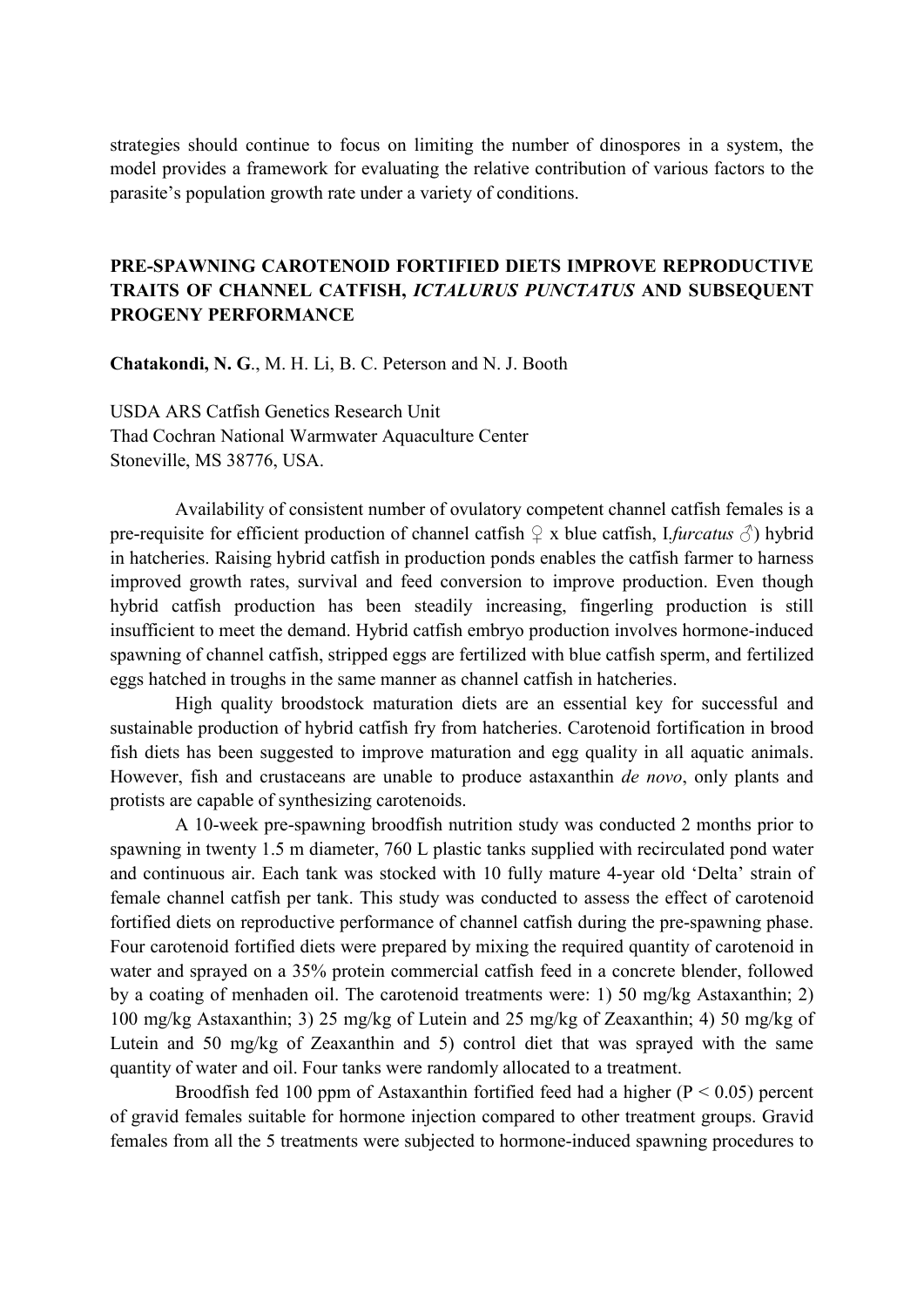produce hybrid catfish fry in two spawning trials. Percent of females ovulated in response to hormone injection, fertility and hatching success did not differ  $(P > 0.05)$  among the treatments. However, ovulatory index, fecundity, and fry produced per kg of female were higher (P<0.05) in broodfish fed 100 mg/Kg of Astaxanthin fortified feed during the pre-spawning phase.

The results of the present study suggest that supplemental 100 mg/kg astaxanthin in broodfish diet not only improved fecundity, quality of eggs and fry production, but also enhanced the physiological response of broodfish to induced spawning. Further, progeny derived by Astaxanthin fortification in brood fish diet had a positive effect on growth, increased resistance to ESC disease challenge and had a reduced stress response to low dissolved oxygen.

## **WITHERING SYNDROME: DISTRIBUTION, IMPACTS, CURRENT DIAGNOSTIC METHODS AND NEW FINDINGS**

**C.S. FRIEDMAN<sup>1</sup>**, N.Wight<sup>1</sup>, L. Crosson<sup>1</sup>, G. R. VanBlaricom<sup>1,2</sup>, I. KIRYU<sup>3</sup>, J.D.  $MOORE<sup>4</sup>$ ,

<sup>1</sup>School of Aquatic and Fishery Sciences, University of Washington, Box 355020, Seattle, WA 98195 USA

<sup>2</sup>US Geological Survey, Washington Cooperative Fish and Wildlife Research Unit, University of Washington, Box 355020, Seattle, WA 98195USA

<sup>3</sup>National Research Institute of Aquaculture, Fisheries Research Agency, Mie 516-0193, Japan;

<sup>4</sup>California Department of Fish and Game and UC Davis-Bodega Marine Laboratory, PO Box 247, Bodega Bay, CA 94923 USA

Withering Syndrome, WS, is a fatal disease of abalone caused by a *Rickettsia*-like organism (WS-RLO). The causative agent, "*Candidatus* Xenohaliotis californiensis" occurs along the eastern Pacific margin of North America in California, USA and Baja California, Mexico. However, as infected abalones have been transported to Chile, China (People's Rep. of), Taiwan, Iceland, Ireland, Israel, Spain, Thailand, and most recently Japan, and possibly other countries, the geographical range of the etiological agent is suspected to be broad where California red abalones, *Haliotis rufescens*, are cultured or areas where native species have been exposed to this species. Susceptibility varies among species with up to 99% losses of black abalone, *H. cracherodii*, in lab and field studies in the USA to no losses among *H. diversicolor supertexta* in Thailand. Some populations that have suffered catastrophic losses to WS have developed an increased resistance to the disease. In addition, a newly identified phage hyperparasite of the WS-RLO may reduce pathogenicity and dampen losses from the WS-RLO. Diagnosis of WS requires the identification of infection with the pathogen (WS-RLO via *in situ* hybridization or via histology coupled with PCR and sequence analysis)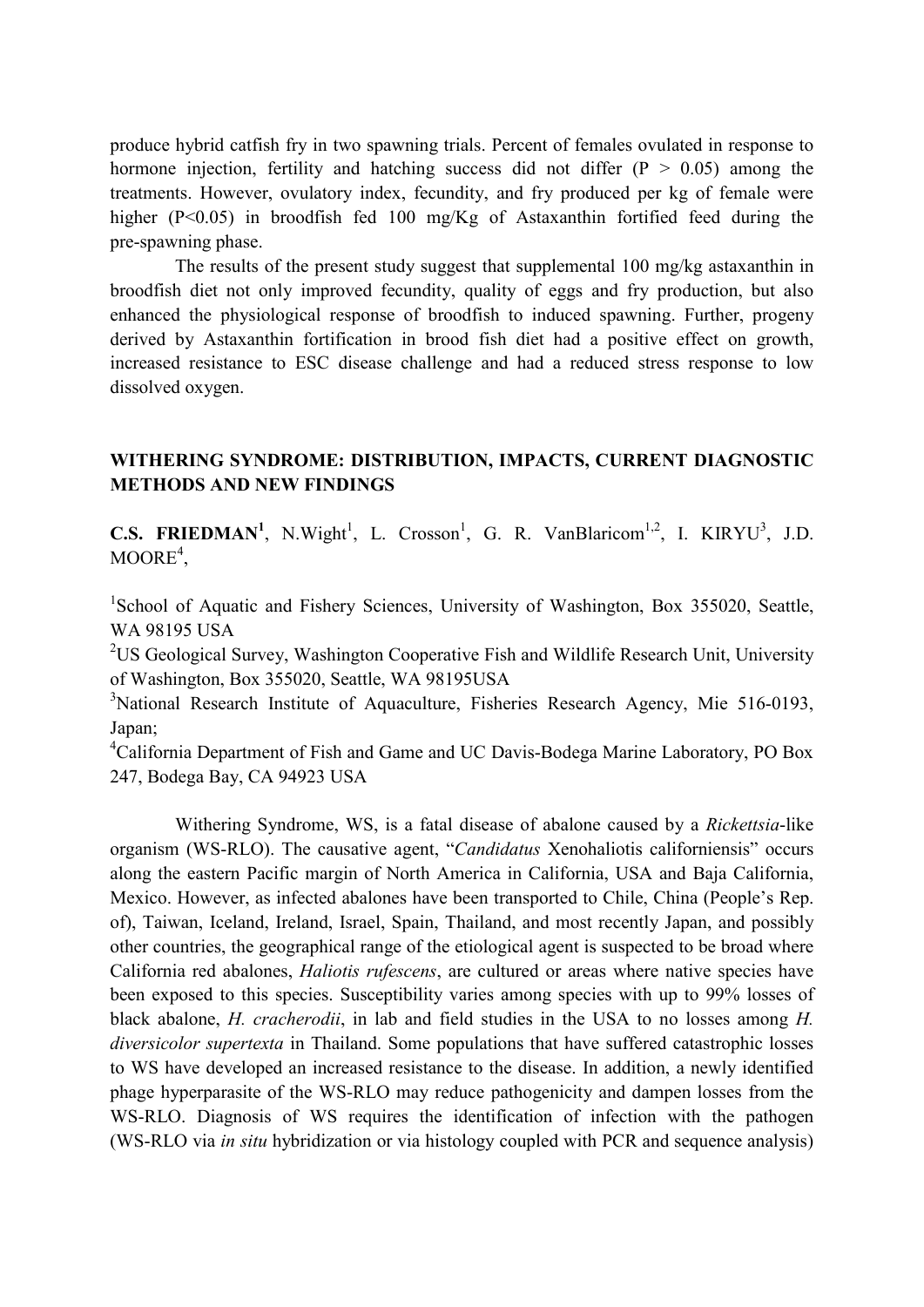accompanied by morphological changes that characterize this disease (e.g. pedal and digestive gland atrophy, and digestive gland metaplasia). A real-time PCR (qPCR) assay has been developed and may be useful in quantifying amounts of pathogen DNA. Confirmation of infection by the WS-RLO cannot be done by PCR analysis alone as this method only detects pathogen DNA but can be used as a proxy for infection is areas where the agent is established. Control measures include avoidance, culling infected animals and, as per federal regulations, oral or bath treatment with oxytetracycline. Avoidance is best accomplished by the establishment of a health history and multiple health examinations prior to movement of animals. Although histology or *in situ* hybridization are required to confirm infection, qPCR is able to detect small amounts of pathogen DNA and is advised to be included as part of health examinations.

# **FEEDING HATCHERY-PRODUCED LARVAE FROM THE GIANT GROUPER**  *EPINEPHELUS LANCEOLATUS*

**Armando García-Ortega**, Adam Daw, Kevin Hopkins

Pacific Aquaculture & Coastal Resources Center College of Agriculture, Forestry and Natural Resource Management University of Hawaii at Hilo 1079 Kalanianaole St. Hilo, HI 96720, USA

Research on the larval rearing of giant grouper *Epinephelus lanceaolatus* was carried out for the first time at the Pacific Aquaculture and Coastal Resources Center (PACRC), University of Hawaii at Hilo. Fertilized eggs from captive broodstock were obtained from Kampachi Farms, Kailua-Kona, Hawaii. Approximately 36,000 viable eggs were stocked in three round tanks with central drain and conical bottom each with one  $m<sup>3</sup>$  of seawater. Fertilized eggs had a diameter of  $0.89 \pm 0.01$  mm and hatched 30 h post fertilization. At 2 days post hatch (DPH) yolk sac larvae measured  $2.4 \pm 0.2$  mm, had the mouth and anus closed, and half of the yolk was resorbed. Microalgae *Isochrysis galbana* was supplied to all tanks from DPH 1 to 20 at a density from 30,000 to 45,000/ml. Two feeding strategies were tested. In one tank, enriched trocophore larvae of the Pacific oyster (*Crassostrea gigas*) were fed in DPH 2 and 3, shifting the feeding at DPH 4 to enriched S-type rotifers (*Brachionus rotundiformis*) at a density of 20 per ml. In the second and third tank fish first food consisted of a mix of calanoid copepods (*Parvocalanus crassirostris*) (0.5 to 3.0/ml) and enriched S-type rotifers (10/ml), both were fed to the fish twice every day. At 4 DPH the yolk sac in larvae measuring  $3.0 \pm 0.0$  mm was almost completely resorbed, however, food was already present in the gut in the mixed copepod/rotifer feeding. At 6 DPH massive mortality occurred in the rotifer treatment as apparently the fish were not able to ingest them. By 8 DPH mortality was total in this tank. In contrast, fish in the mixed feeding regime showed constant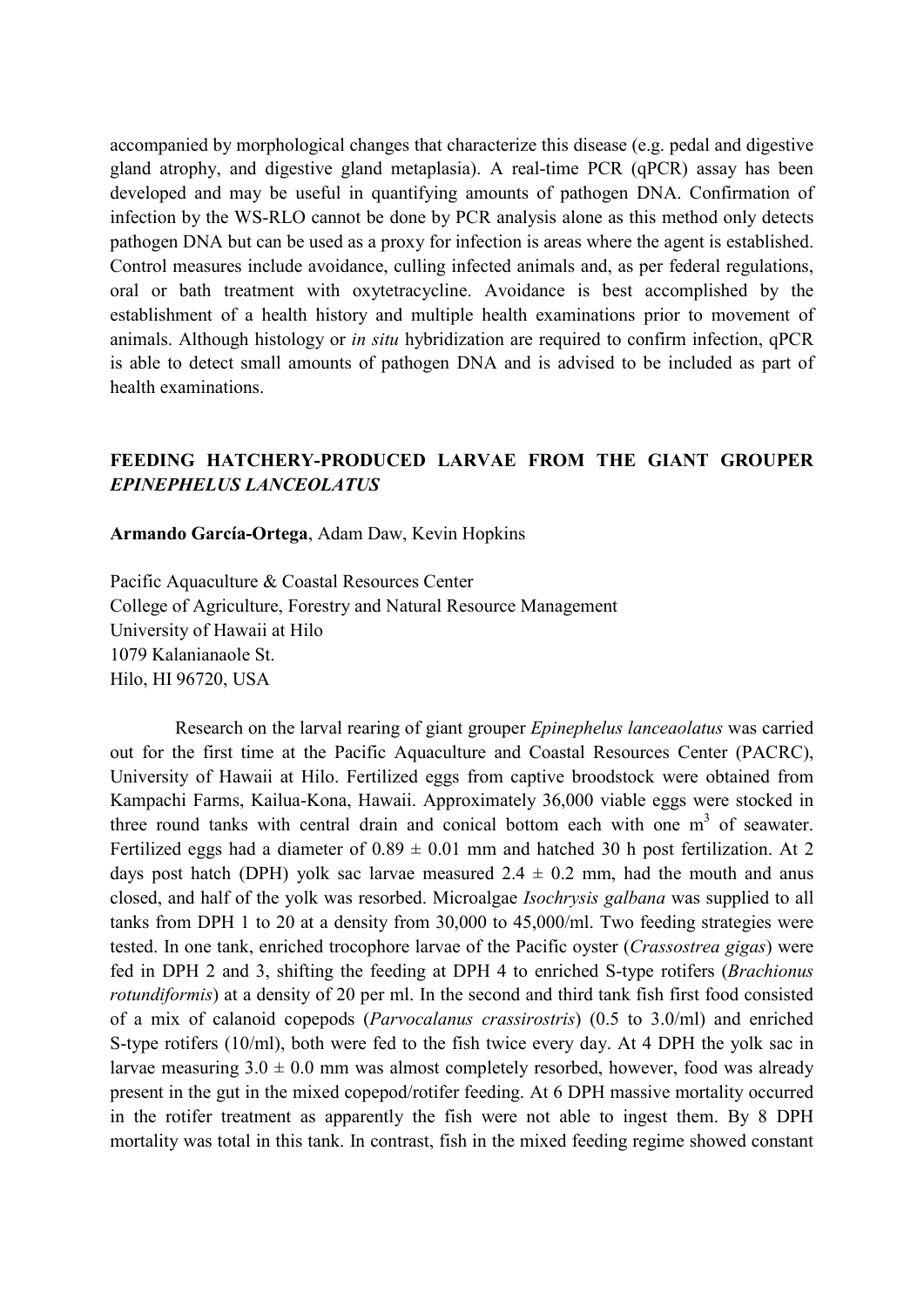feeding behavior with gut fullness confirmed visually under the microscope. At 10 DPH a co-feeding treatment was initiated in one of the two remaining tanks with a microdiet of 200-300 µm particle size and shifted to 300-500 µm in DPH 14 at a fish larvae length of 5.1  $\pm$ 0.3 mm. Despite being fed the same mixed rotifer/copepod ration, growth of larvae was higher in the co-fed treatment. Thus, at DPH 17 co-feeding was also applied in the other tank. Starting at 14 DPH instar I nauplii of *Artemia* was supplied to the larger fish tank followed by a mix of instar I nauplii and enriched metanauplii two days later. The same was applied at DPH 17 in the smaller fish. *Artemia* was fed two times per day at a density of 1-3/ml. At DPH 20 the supply of rotifers and copepods to the tanks was terminated. Grouper larvae presented high growth rates at the *Artemia* feeding stage. Metamorphosis started at 25 DPH and at 35 DPH it was not yet completed with larvae remaining pelagic. Weaning was initiated at 35 DPH. Survival from hatched to pre-weaned larvae under the described conditions was estimated at 2.1%. Photoperiod was maintained at 24L:0D from1 to 20 DPH, then changed to 12L:12D. Water temperature and salinity were  $27.6 \pm 0.2$  °C and  $29.5 \pm 0.3$  ppt respectively.

# **STUDY ON HIGH INCIDENCE OF DEATH DUE TO COLLISION OF HATCHERY-REARED PACIFIC BLUEFIN TUNA** *THUNNUS ORIENTALIS*  **JUVENILES IN NET CAGES**

**Kentaro Higuchi**\*, Yosuke Tanaka, Takeshi Eba, Akefumi Nishi, Kazunori Kumon, Hideki Nikaido, Satoshi Shiozawa

Research Center for Tuna Aquaculture, Seikai National Fisheries Research Institute, Fisheries Research Agency

Bluefin tuna has been cultured in many countries and regions, such as the Mediterranean Sea, Mexico, Australia and Japan, because of its high commercial value. The decline of wild tuna stocks and the recent controversial issues of tuna capture-based aquaculture catalyzed the need for a stable supply of artificially-reared tuna juveniles for aquaculture purposes. The reasons for that is two-fold; first, to reduce the negative impacts on wild-stocks, and second, to promote the aquaculture industry. In 2002, Kinki University succeeded in the reproduction of Pacific bluefin tuna *Thunnus orientalis* (PBT) in captivity. Various studies to apply artificially-reared juveniles to mass-culture system have been carried out actively since then, however a high mortality of hatchery-reared juveniles is frequently observed after transfer from indoor tanks to net cages at around 30 days post hatch. The mortality is likely due to collisions with the cage nets at dawn. Techniques are being developed to prevent these collisions as the survival rate is much lower than that of other teleosts. In order to reduce the mortality in net cages, it is important to elucidate the developmental stages of reared PBT when the collisions occur in net cages.

Bone injuries can be considered an index for obvious collisions due to the damage caused by physical impact. In the present study, bone injuries of dead juveniles were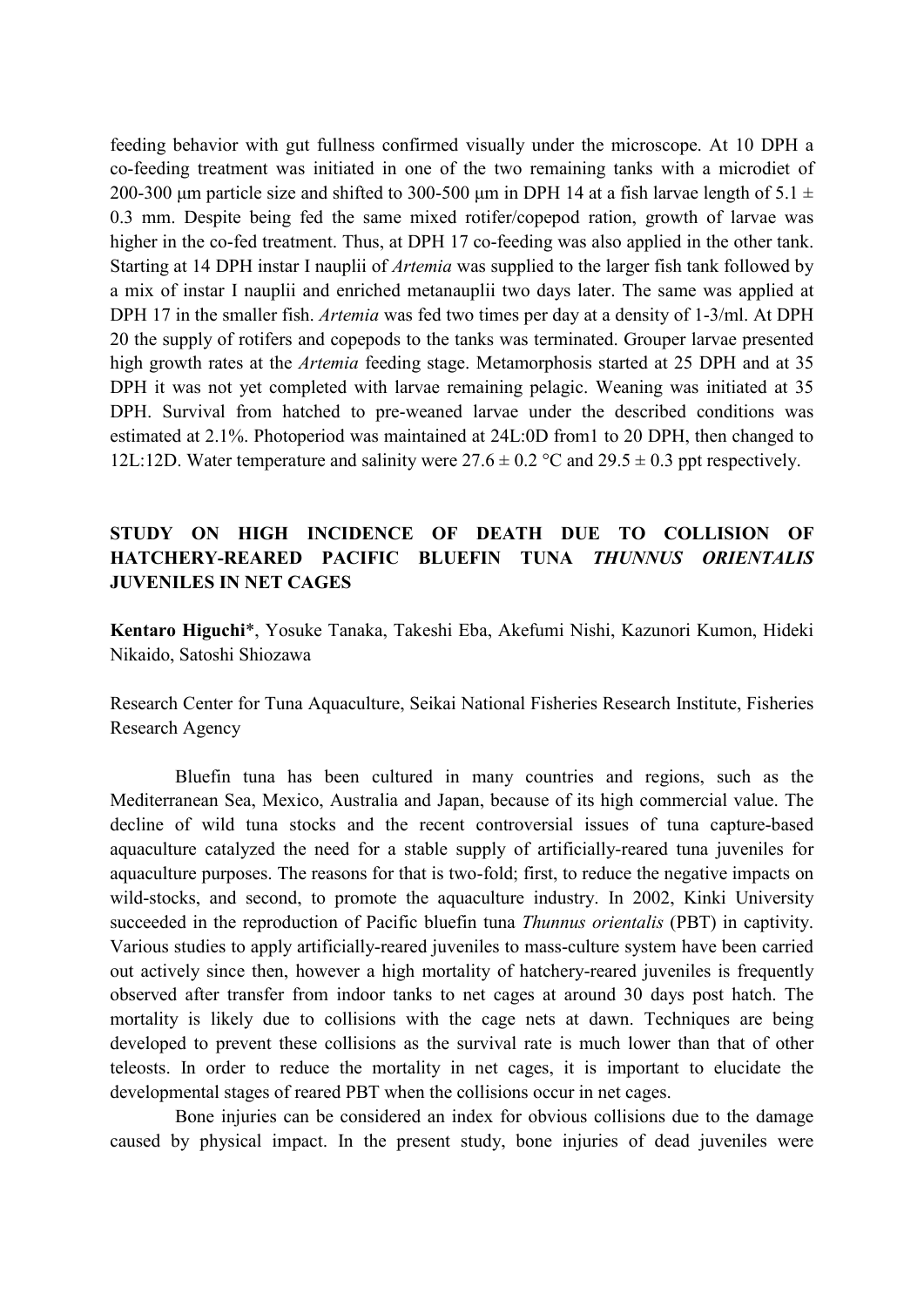investigated in order to examine the prevalence of net collisions. Juvenile PBT were reared in 3 net cages (20 m in diameter) for 90 days after being transferred from indoor tanks at Amami Station, Seikai National Fisheries Research Institute, Fisheries Research Agency, Japan. Dead fish were sampled and examined by clearing and staining method or by dissection to detect injury to the vertebral column and parasphenoid. Results showed that dislocation and fractures of the vertebral column usually occurred between the first and the 15th vertebrae. Up to 30 days after being transferred, the prevalence of injuries of the vertebral column and parasphenoid was low (0.0-12.0%); with fish size being 5.5 to 15.2 cm in total length (TL). From 31+ days after transfer, the injuries drastically increased to 17.8-78.0% (21.0 to 39.2 cm in TL). These results suggest that the mortalities of juvenile PBT larger than 20 cm in TL in cages were caused by net collision. Further studies are required to determine the reason for high incidence of collisions of juvenile PBT larger than 20 cm TL and to reduce collision deaths for a consistent and stable supply of the seedlings for aquaculture.

# **SUCCESS OF SEED PRODUCTION OF HUMPHEAD WRASSE** *CHEILINUS UNDULATUS* **WITH IMPROVEMENT OF SPAWNING INDUCTION, FEEDING, AND REARING CONDITION.**

Narisato Hirai<sup>1</sup>, Masahiko Koiso<sup>2</sup>, Kazuhisa Teruya<sup>3</sup>, Masato Kobayashi<sup>3</sup>, Takayuki Takebe<sup>3</sup>, Taku Sato<sup>3</sup>, Koichi Okuzawa<sup>4</sup>, and Atsushi Hagiwara5

<sup>1</sup>National Research Institute of Aquaculture, Aquaculture Systems Division

<sup>2</sup>Japan Sea National Fisheries Research Institute, Stock Enhancement and Aquaculture Division

<sup>3</sup>Seikai National Fisheries Research Institute, Research Center for Subtropical Fisheries

<sup>4</sup>National Research Institute of Aquaculture, Aquaculture Technology Division

<sup>5</sup>Nagasaki University, Graduate School of Fisheries Science and Environmental Studies

Humphead wrasse, *Cheilinus undulatus*, is the largest labrid fish distributed in tropical and sub-tropical regions of the Indo-Pacific and occur around coral reefs. Increasing fishing pressure since the early 1990s for the live reef-fish trade, caused the number of this species to drop in many countries, finally resulting in its listing in Appendix II of the Convention on International Trade in Endangered Species of Wild Fauna and Flora (CITES) in 2004. Currently, international trade is government-controlled or the catch of humphead wrasse banned in some of the countries. In Japan, the fishery of humphead wrasse is found in Ryukyu Islands, and the annual catch was 6.4t in 1990, but decreased to approximately half that during the last two decades.

Attempts of aquaculture are becoming important for the sustainable utilization of humphead wrasse. Successful seed production (120 juveniles) was achieved once in Indonesia in 2003, however, reproducible production has not been established. Therefore, we examined the method of spawning induction and initial food and rearing conditions of larvae. Spontaneous spawning was found when the water temperature was greater than 28°C, and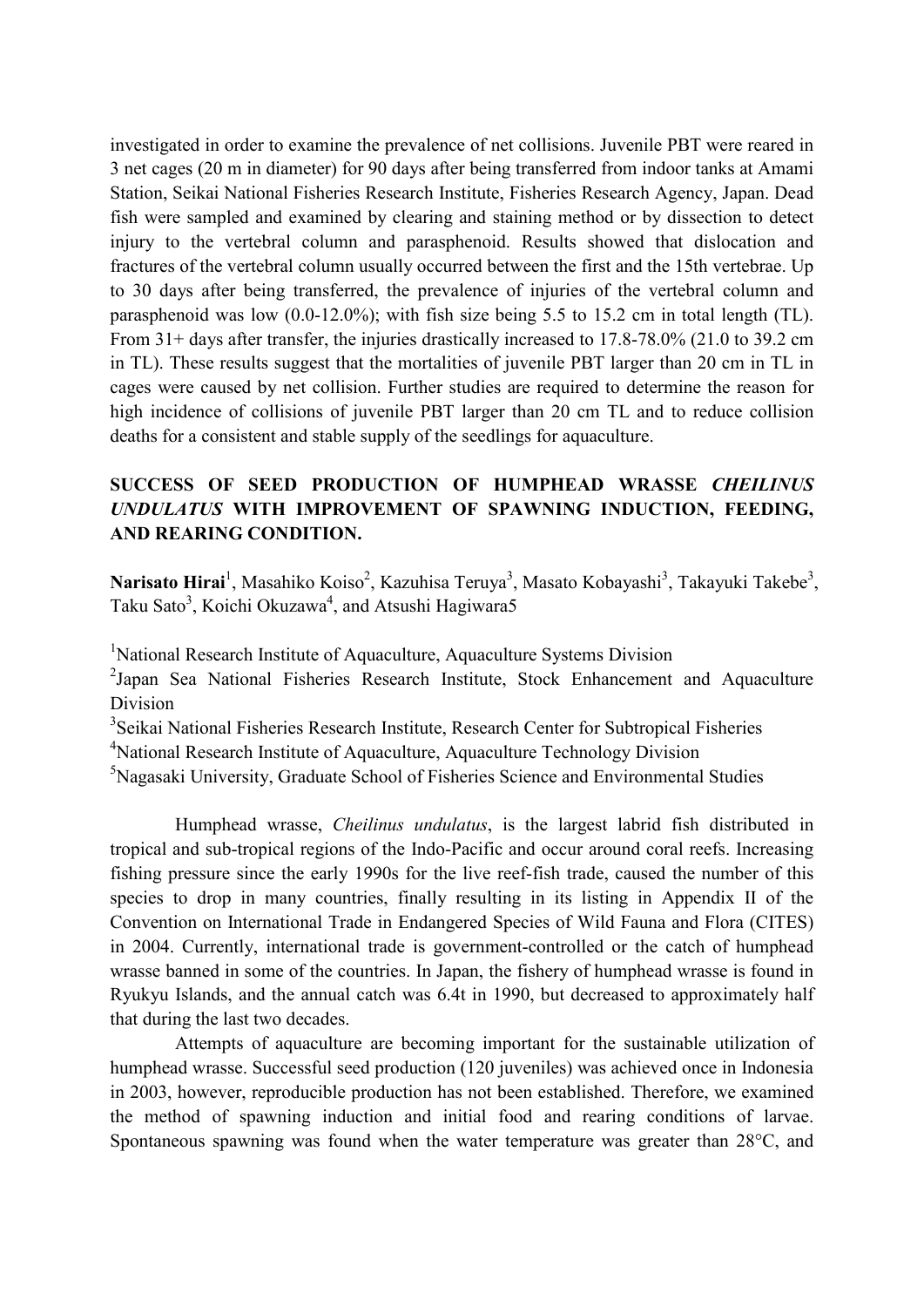within 1 week of the new moon during June through September. Fertilization rate was  $10 -$ 25% with spontaneous spawning, but was successfully induced 100% with a drawdown of seawater in rearing tanks of the broodstock. The mouth diameter of humphead wrasse larvae is small (133 µm), therefore we also examined initial feeding. Two different types of monogonont, SS-type rotifer (*Brachionus rotundiformis* Thai-strain) and more minute Proalid rotifer (*Proales similis*), were used as candidates of live food and boiled chicken yolk and powdered milk were also examined. Larvae preferred *Proales similis* than any other diet during the first 7days after initial feeding, and thereafter, preferred SS-type rotifer. The survival rate of larvae was highest when fish were reared in 0.5 kL circle tanks with 20 ml/min aeration at 30 °C, with addition of a layer of surface oil to prevent surface death of larvae. By using *Proales similis* as the initial live food, optimizing aeration rate and adding feed oil, we produced 22 juveniles at 50 days post hatch  $\lceil \text{dph} \rceil$  (survival = 0.25%, TL= 9.0 mm) on August 2011. In September 2011, we produced 537 juveniles at 50 dph (survival= 10.7%, TL= 9.1 mm) with the use of concentrated oxygen for aeration, indicating that examined rearing method was reproducible for the seed production of humphead wrasse.

#### **WITHERING SYNDROME IN ABALONE IN JAPAN**

**I. Kiryu**<sup>1</sup>, J. Kurita<sup>1</sup>, K. Yuasa<sup>1</sup>, T. Nishioka<sup>1</sup>, Y. Shimahara<sup>1</sup>, T. Kamaishi<sup>1</sup>, N. Tange<sup>2</sup>, N. Oseko<sup>1</sup> and C. S. Friedman<sup>3</sup>

<sup>1</sup>National Research Institute of Aquaculture, Fisheries Research Agency, Mie 516-0193, Japan

<sup>2</sup>Fish Farming Center Department of Agriculture, Forestry and Fishery Tottori Prefectural Government, Tottori 689-0602, Japan

<sup>3</sup>School of Aquatic and Fishery Sciences, University of Washington, Seattle, Washington 98195, USA

Withering syndrome (WS) is known as a chronic wasting disease in abalone caused by *Candidatus xenohaliotis californiensis*, a Rickettsia-like organism (RLO) and has been prevalent on the west coast of the United States since the mid-1980s. WS is listed as notifiable disease in the International Aquatic Animal Health Code of the Office International des Epizooties (OIE). In Japan, the WS-RLO was first detected in 2011 in farmed, juvenile Japanese black abalone (*Haliotis discus discus*; 14 – 34mm in shell length). Those abalone experienced monthly mortality rates from 3 to 10% with a cumulative mortality of 32.8%, and histopathological changes and pathogens were not found except for basophilic, intracellular bacterial colonies within the epithelium of the digestive tract. Morphological characteristics and target tissues containing the bacterial inclusions were consistent with those of the WS-RLO. High intensity of infection by the RLO was observed in the epithelium of the posterior portion of the esophagus, the intestinal epithelium and, to a lesser extent, in the epithelium of transport ducts in the digestive gland. The RLOs observed were conclusively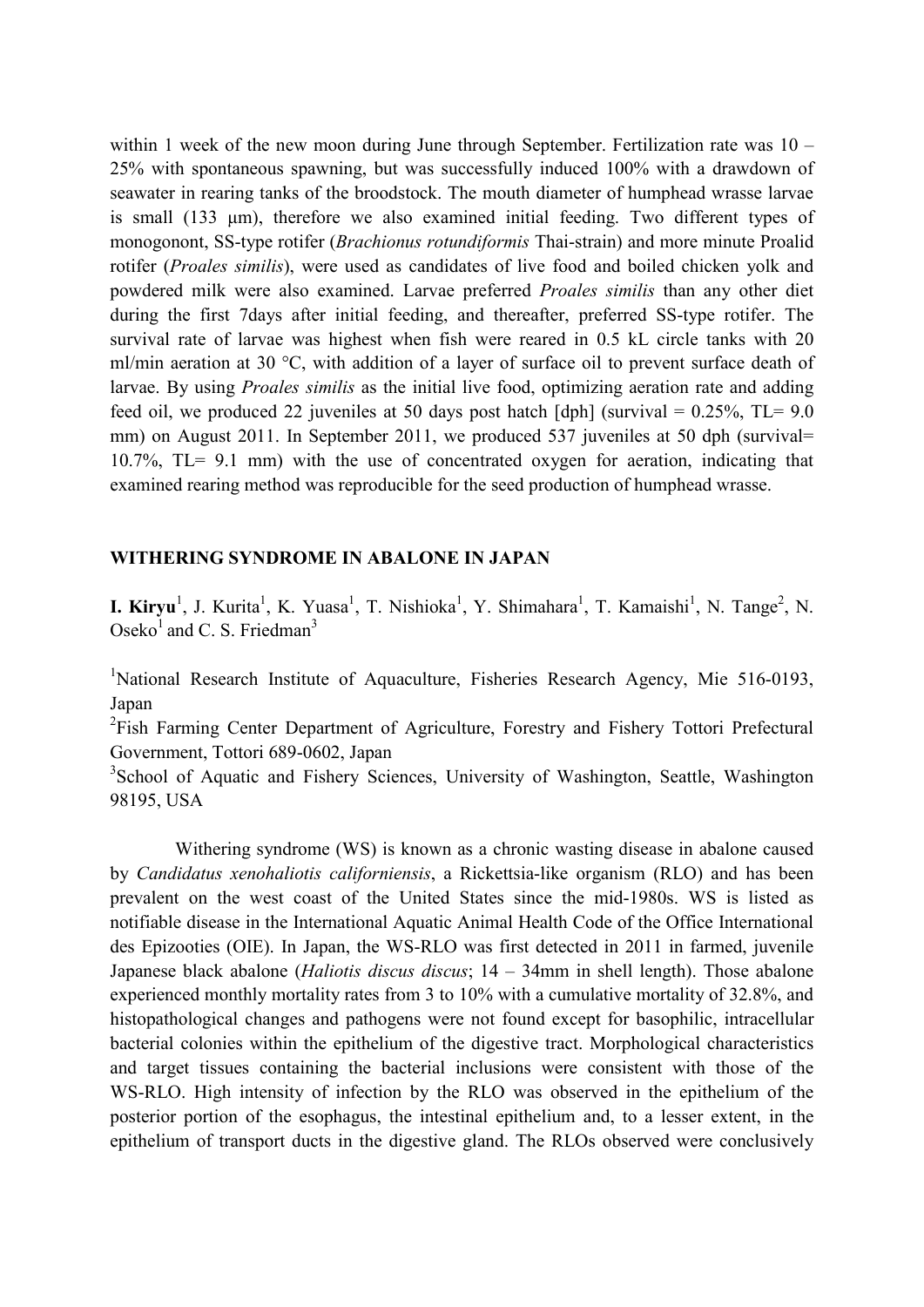identified as the agent of withering syndrome by the additional investigation of PCR and sequence analysis. Preventive measures against WS implemented in Japan will be shown.

## **MARINE FISH HATCHERY TECHNOLOGY AND RESEARCH AT THE THAD COCHRAN MARINE AQUACULTURE CENTER**

**Phillip G. Lee**, Reginald Blaylock, Eric Saillant and Jeffery Lotz

Thad Cochran Marine Aquaculture Center Gulf Coast Research Laboratory-University of Southern Mississippi 703 E. Beach Road, Ocean Springs, MS 39564

The Thad Cochran Marine Aquaculture Center is composed of 7 new laboratory buildings dedicated to the development of Gulf of Mexico marine fish aquaculture. The buildings include live feed production systems, hatchery, broodstock, juvenile and adult production systems, as well as, wet and dry laboratories for genetic, disease, nutrition and behavioral research. In addition, several buildings are used for teaching and public educational purposes. The primary objectives of the Center are to enhance Mississippi Gulf waters with commercially and recreationally important species and develop aquaculture technology for commercial transfer. The immediate goals of the Center are to develop the methods to capture, maintain and spawn broodstock of marine fish in order to facilitate production, rearing, tagging, releasing and assessing of juveniles in a stocking program. The facility employs cutting-edge technology, peer-reviewed research, and hands-on testing to grow fish in an environmentally sustainable and economically feasible manner. Research is funded through partnerships with state and federal agencies, as well as by private companies. The facility is unique in that all hatchery and production tanks are closed, recirculating seawater systems filled with artificial seawater, insuring biosecurity between tanks and the environment. The research and facilities can be divided into three programs, Spotted Seatrout Program, Red Snapper Program and Demonstration Program for new species. Over the last few years, more than half a million Spotted Seatrout (*Cynoscion nebulosus*) have been stocked into Gulf waters. Seatrout have been tagged and released and an assessment program is being developed in collaboration with the Mississippi Department of Marine Resources. The second major project focuses on Red Snapper (*Lutjanus campechanus*); several thousand have also been released in recent years. The Red Snapper Program has been significantly expanded during the last 2 years with the construction of the new Red Snapper Hatchery and Grow-out buildings. Improvements in live feed production have been key to the success of these expanding hatchery production projects. Additional species have been the focus of the Demonstration Project research, including Cobia (*Rachycentron canadum*), Tripletail (*Lobotes surinamensis*) and Atlantic Croaker (*Micropogonias undulatus*). The Center has led an effort to establish a Gulf of Mexico Marine Fish Hatchery Consortium that would link a number of research and private scientific institutions on the Gulf coast, improving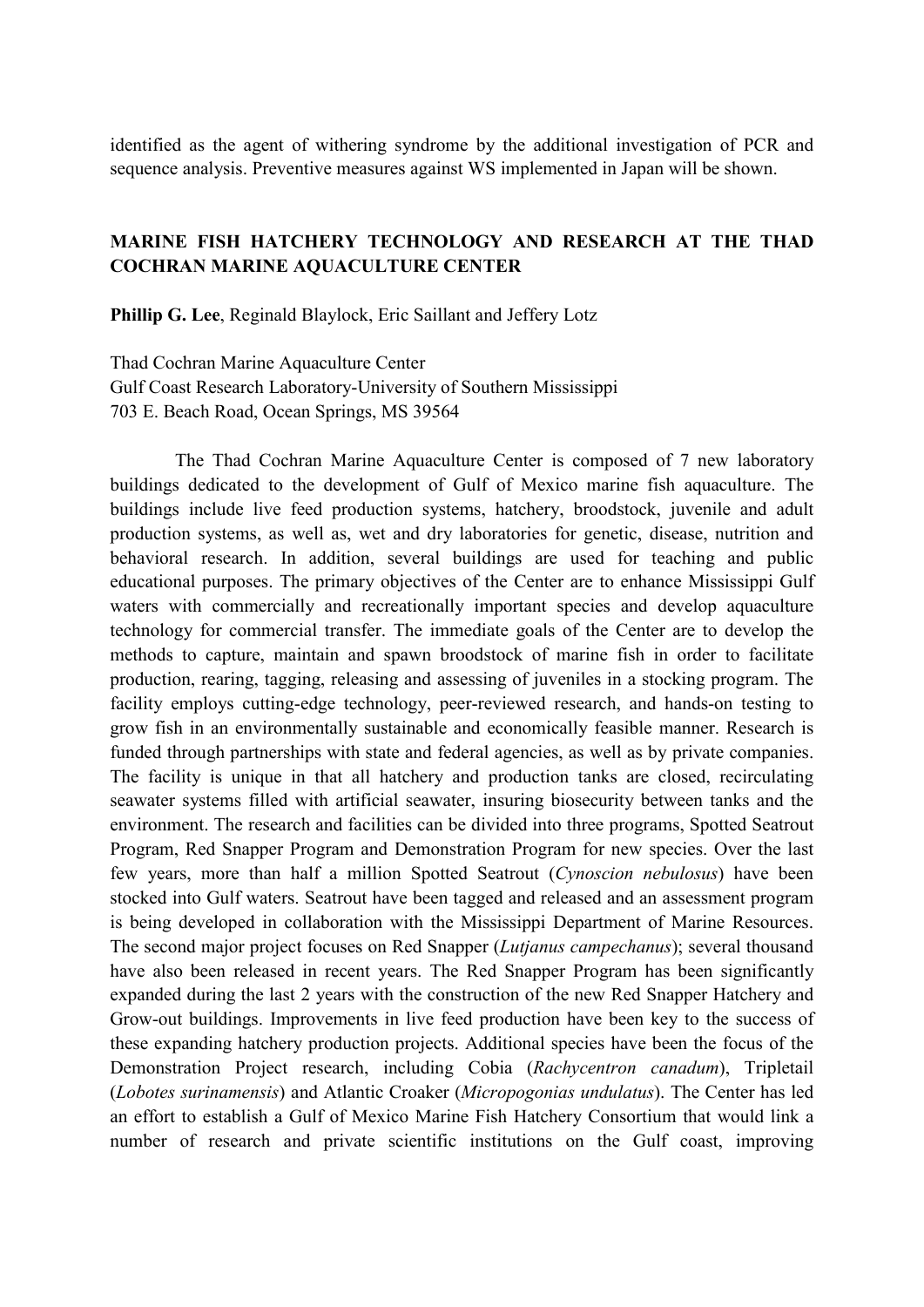communication and coordinating joint research.

# **EFFECTS OF DOCOSAHEXAENOIC ACID AND TAURINE LEVELS IN ROTIFERS ON GROWTH AND SURVIVAL OF LARVAL AMBERJACK** *SERIOLA DUMERILI*

Hiroyuki Matsunari<sup>1\*</sup>, Hiroshi Hashimoto<sup>2</sup>, Takashi Iwasaki<sup>3</sup>, Kentaro Oda<sup>2</sup>, Yoshitsugu Masuda<sup>2</sup>, Hitoshi Imaizumi<sup>2</sup>, Kazuhisa Teruya<sup>2</sup>, Hirofumi Furuita<sup>1</sup>, Takeshi Yamamoto<sup>1</sup>, Kazuhisa Hamada<sup>4</sup> and Keiichi Mushiake<sup>1</sup>

<sup>1</sup>National Research Institute of Aquaculture, Fisheries Research Agency, Minami-ise, Mie, Japan.

<sup>2</sup>Shibushi Station, National Center for Stock Enhancement, Fisheries Research Agency, Shibushi, Kagoshima, Japan.

<sup>3</sup>Stock Enhancement Technology Development Center, National Research Institute of Aquaculture, Fisheries Research Agency, Saiki, Oita, Japan

<sup>4</sup>Komame Branch, Stock Enhancement Technology Development Center, National Research Institute of Aquaculture, Fisheries Research Agency, Otsuki, Kochi, Japan.

The amberjack *Seriola dumerili* is a commonly cultured species in southwest Japan and aquaculture production, together with yellowtail *Seriola quinqueradiata,* dominates that region. Although a stable supply of amberjack juveniles artificially produced in Japan is urgently needed, the current technology for mass seed production is still incomplete. Successful seed production of marine fish requires fortification of live foods that have insufficient essential nutrients. The docosahexaenoic acid (DHA) and taurine contents of wild amberjack larvae were higher than cultured larvae. These nutrients in *Artemia nauplii* and especially rotifers, which are used as live foods for amberjack larvae during seed production, were markedly lower compared to wild zooplanktons. These findings suggest that DHA and taurine contents in rotifers used for seed production of amberjack are insufficient for the requirements for this species.

First, we investigated the effect of DHA on growth and survival of larval amberjack. Larvae at 3 days post-hatch (dph) were fed rotifers enriched with commercial DHA supplements at 4 levels, and reared for 7 days. DHA enrichment of rotifers was effective to improve growth, survival rate, and swim bladder inflation of amberjack larvae. Next, we investigated the effect of algae with different DHA contents on growth performance, survival, and swim bladder inflation of larval amberjack. The algae were used for rotifer enrichment and also supplemented to the larval rearing tanks in static condition. Feeding trials were conducted from 1 to 10 dph. Rotifers enriched with *Nannochloropsis* (EPA rich rotifers) were effective to enhance growth and survival, but DHA was essential to improve the swim bladder inflation in amberjack larvae. Furthermore, the effect of feeding rotifers enriched with taurine on the growth performance and survival of larval amberjack was investigated. Amberjack larvae at 3 dph were fed rotifers enriched with a commercial taurine supplement at 4 levels (0,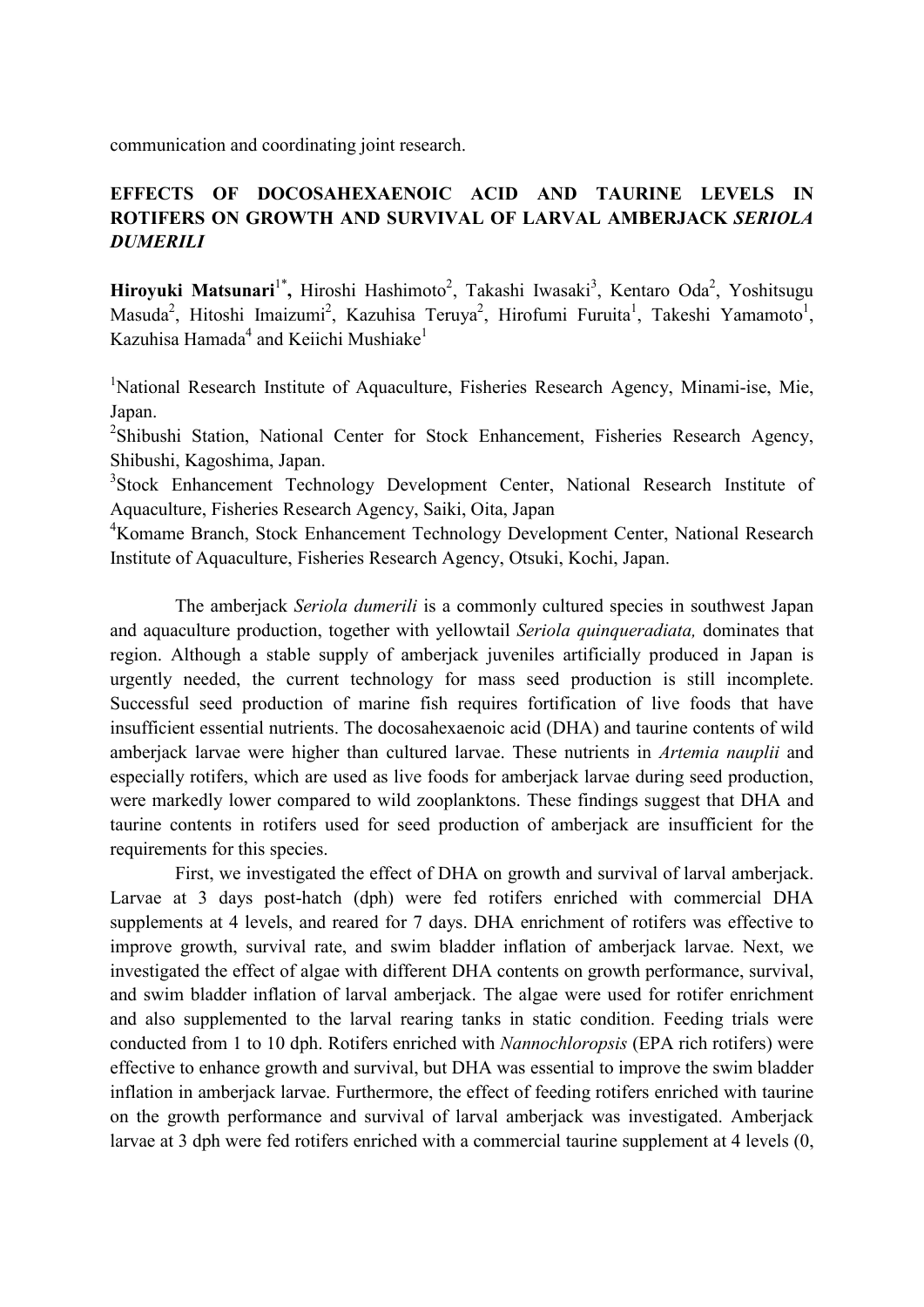200, 400 and 800mg/l), and reared for 7 days. Growth and survival of fish fed rotifers enriched with taurine supplement at 800mg/l were improved compared to fish fed the rotifers without taurine enrichment. Taurine enrichment of rotifers is effective to improve the survival of amberjack larvae.

The results of these studies indicate that enrichment of rotifers with DHA and taurine is essential for the growth and survival of larval amberjack, and the requirements of DHA and taurine in rotifers are estimated at 1.5 and 5.3 mg/g on a dry matter basis.

# **APPLICATION TO THE GENETIC BREEDING USING GENOMICS INFORMATION IN YELLOWTAIL (***SERIOLA QUINQUERADIATA***)**

Akiyuki Ozaki<sup>1\*</sup>, Kazunori Yoshida<sup>2</sup>, Kai Wataru<sup>1</sup>, Jun-ya Aoki<sup>1</sup>, Yumi Kawabata<sup>1</sup>, Kanako Fuji<sup>3</sup>, Satoshi Kubota<sup>3</sup>, Kazuki Akita<sup>3</sup>, Takashi Koyama<sup>3</sup>, Masahiro Nakagawa<sup>2</sup>, Takurou Hotta<sup>2</sup>, Tatsuo Tsuzaki<sup>2</sup>, Nobuaki Okamoto<sup>3</sup>, Takashi Sakamoto<sup>3</sup>, and Kazuo Araki<sup>1</sup>

<sup>1</sup>National Research Institute of Aquaculture, Fisheries Research Agency, 422-1, Nakatsuhamaura, Minamiise-cho, Watarai-gun, Mie, 516-0193, Japan

<sup>2</sup>Goto Branch of Seikai National Fisheries Research Institute, Fisheries Research Agency, 122-7, Nunoura, Tamanoura-machi, Goto-shi, Nagasaki, 853-0508, Japan

<sup>3</sup>Faculty of Marine Science, Tokyo University of Marine Science and Technology, 4-5-7, Konan, Minato-ku, Tokyo, 108-8477, Japan

The capture marine products industry has developed as the majority of the fishery industry, directly using aquatic resources. Only recently has the breeding of marine fish been considered important research, due to the decrease of available aquatic resources. Beyond the depletion of aquatic resources, the expectation of aquaculture research is getting higher. Genetic improvement of economic traits is needed to improve phenotypes suitable for captive breeding, improving with every generation. We are researching practical application for selection of economically important traits from natural genetic resources of yellow tail (*Seriola quinqueradiata*).

In our study, we identified sex-linked markers for the genetic-sex of yellowtail as a representative binary trait, which can be useful for controlling sex in yellowtail breeding. When an efficient sex detection method becomes available for yellowtail, it will be possible to select the fastest-growing sex to increase food production. The sex-determining locus is located in Squ12 Genetic linkage map, and the sex-linked alleles were inherited from the female parent. This result suggests that yellowtail has a ZZ–ZW sex-determining system, and that it would be possible to use these sex-linked markers to discriminate between sexes.

We also targeted disease resistance for important traits. Especially, Benedenia disease caused by the ectoparasite *Benedenia seriolae* and is difficult to prevent in marine aquaculture systems. This is a serious parasitic disease in yellowtail aquaculture, leading to secondary viral or bacterial infections. Because fish rub their bodies against the fish cage to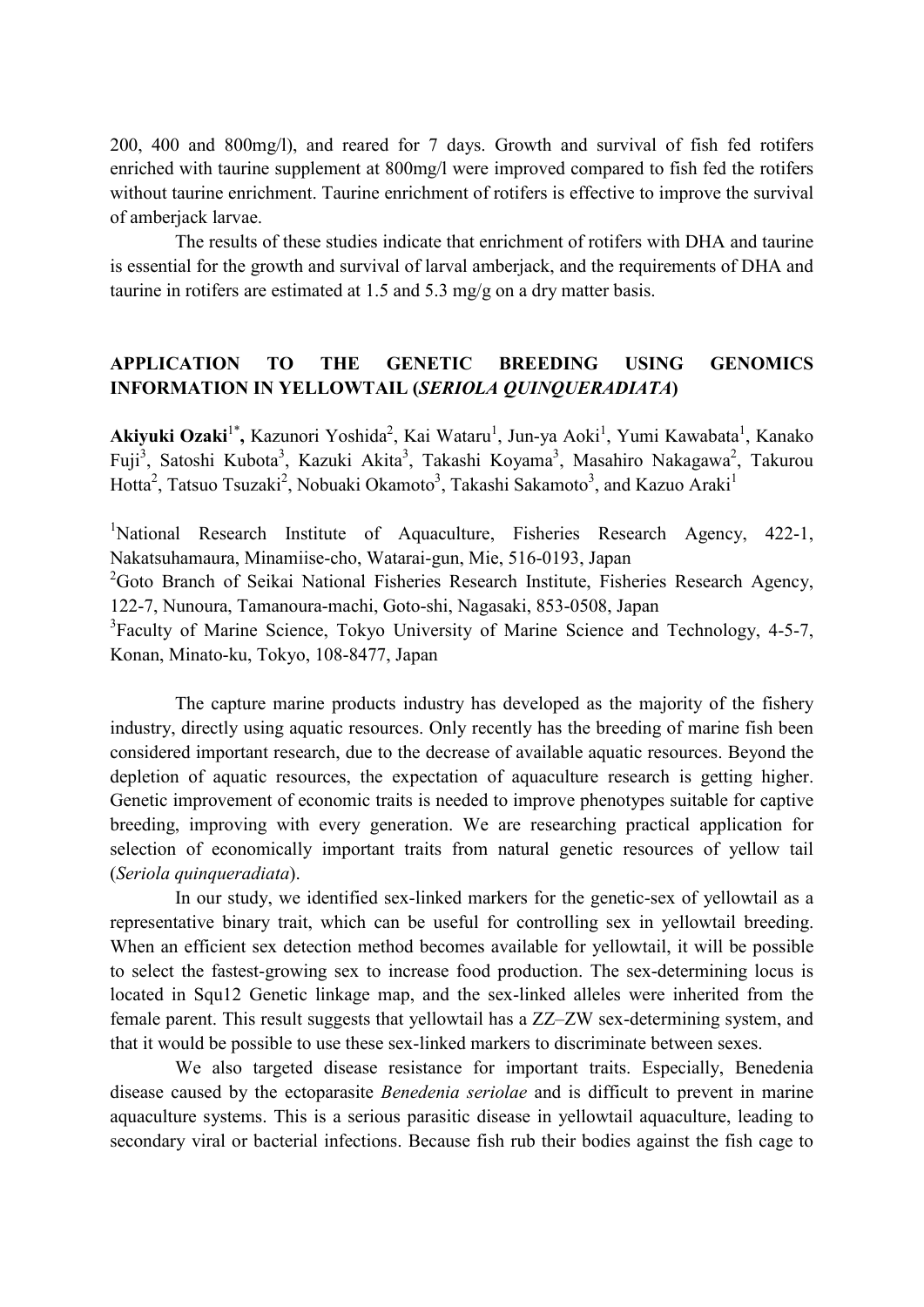remove the parasite, mortality is quite high especially juveniles. The common way of removing the parasite is to soak the fish in a freshwater bath. However, this method requires a lot of time, cost, and effort. To evaluate the genetic basis of Benedenia disease resistance in yellowtail, a genome-wide and chromosome-wide linkage analysis was initiated using F1 yellowtail families. Two major quantitative trait loci (QTL) regions on linkage groups Squ2 and Squ20 were identified and then confirmed in F1 families. These QTL regions explained 32.9– 35.5% of the phenotypic variance. This is the first genetic evidence discovered that contributes to detailing the phenotypic resistance to Benedenia disease, and the results will help resolve the mechanism of resistance to this important disease of yellowtail.

Advanced research is progressing. DNA marker-assisted selection "MAS" program were performed for linkage groups Squ2 and Squ20 QTL significant region using the F2 family. F2 QTL congenic line had a significant phenotypic difference in the number of parasites, when comparing resistant-parents with susceptible-parents in parental genotype combinations.

The next step is to apply MAS breeding to other target aquatic species. The effective utilization of natural genetic marine resources in aquaculture has more advantages compared because wild species are not selected and still maintain high genetic diversity.

# **THE COOPERATIVE CULTURE OF SEAWEED IN NEW ENGLAND—HOW RESEARCH, INDUSTRY, AND EXTENSION ARE CULTIVATING A NEW FIELD IN AQUACULTURE**

**Sarah Redmond\*,** Dana Morse Charles Yarish, Jang Kim, Paul Dobbins, Tollef Olson

Maine Sea Grant & University of Maine Cooperative Extension University of Maine Orono, ME 04469

A partnership of research, industry, and extension in the Northeast has resulted in successful commercial culture of native seaweed species in Maine and Long Island Sound. Development of nursery culture and grow-out technologies for sugar kelp (*Saccharina latissima*) in the Seaweed Biotechnology Laboratory at the University of Connecticut and the lab and farm of Ocean Approved, LLC, of Portland, ME has allowed for the establishment of the first commercial kelp farm in the United States and an educational and research farm in Long Island Sound. The technology was shared and further developed along the coast of Maine by integrating kelp lines on six different shellfish farms through a Maine Sea Grant extension-led collaborative research project. The first regional seaweed aquaculture workshop was held as a result of this work, bringing together members of the seaweed industry, potential new farmers, researchers, extension, students, and entrepreneurs. This emerging new field continues to grow in the Northeast with the sharing of ideas, technologies and information through the open and collaborative relationships of extension, research, and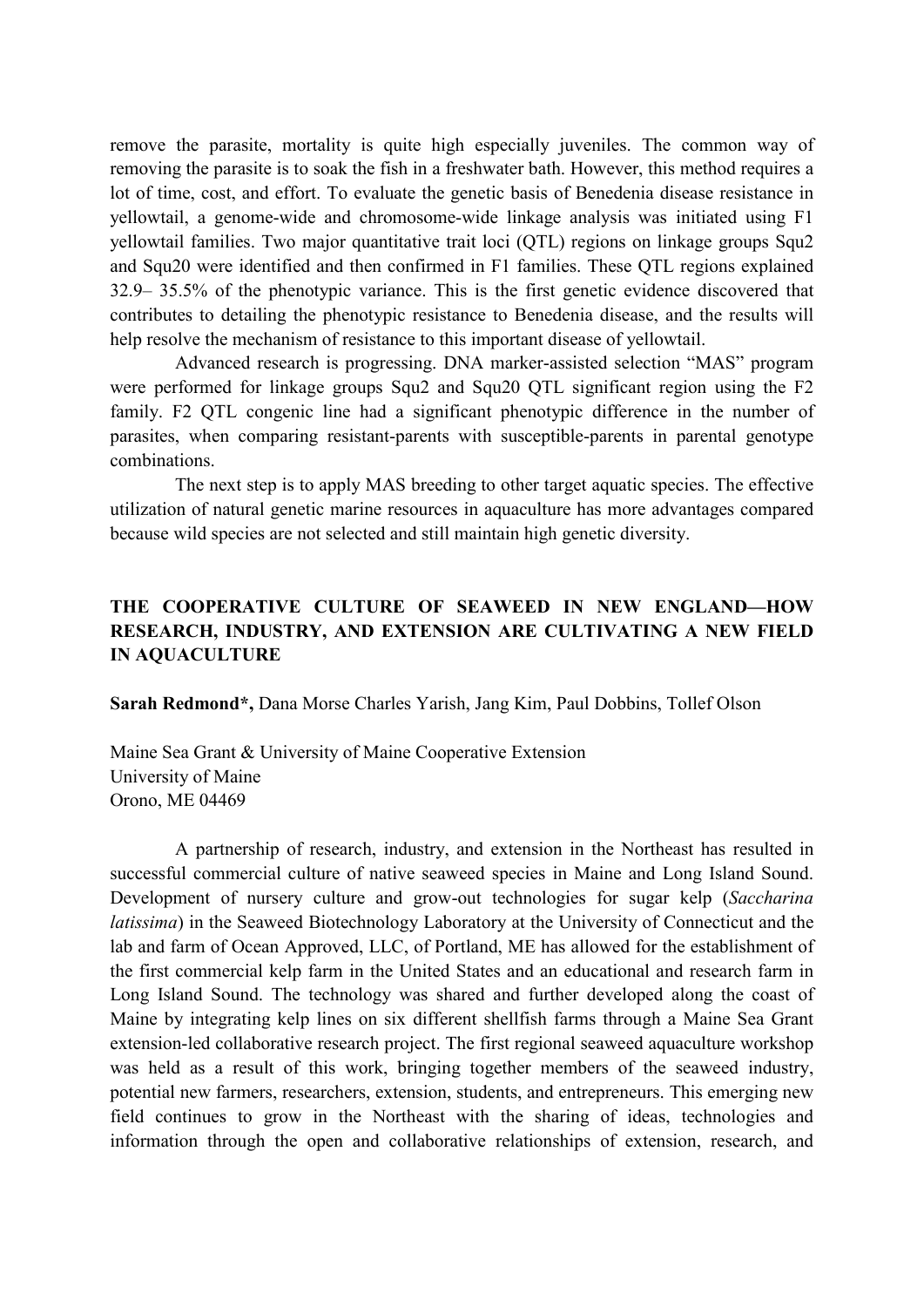industry.

# **INTENSIVE JUVENILE PRODUCTION OF YELLOWTAIL AMBERJACK (***Seriola lalandi***) IN SOUTHERN CALIFORNIA**

**Federico Rotman\*,** Kevin Stuart, and Mark Drawbridge

Hubbs-SeaWorld Research Institute 2595 Ingraham St. San Diego, CA 92109, USA

Hubbs-SeaWorld Research Institute (HSWRI) has been culturing yellowtail amberjack (*Seriola lalandi*) at its laboratory in San Diego, CA since 2003. Beginning in 2007 intensive-level production began at the Mission Bay research facility in order to refine methodologies at a commercial scale. Initial results yielded survival levels to 1 gram juvenile between 0.2 to 5.0% with varying degrees of skeletal malformation (often greater than 40%). Moreover, larval swim bladder inflation rates have been highly variable; an issue that poses potential problems for the cage-based production of the species. In 2012 live feed quality and larval rearing microbial management improvements were made to production protocols and systems in order to increase juvenile quantity and quality. Many of these changes were based on observations made during HSWRI larval rearing trials coupled with advancements in the global aquaculture industry.

Live feed quality was enhanced through the improvement of the water quality supplying both the rotifers (*Brachionus plactilis*) and *Artemia* (*Artemia franciscana*), as well as limitation of bacterial loading in the live feeds culture systems. The water quality supplying live feeds systems was improved by adding high-capacity 1 µm pleated filters and high-intensity ultraviolet sterilizers. Furthermore, *Artemia* protocols were modified to decrease *Vibrio* spp loading through the use of INVE Separt systems, INVE Hatch Controller, improved sanitation and automated cold storage. Rotifer systems were modified to promote more stable microbial communities through the use of recirculation technology and improved cold storage.

Larval rearing systems were improved through the addition of a dedicated, high-capacity 1 µm pleated filter, ultraviolet sterilizer and heaters. In order to remove accumulated bio-film from tanks, plumbing and equipment, a routine total-system disinfection protocol was established in between production runs. Moreover, quantitative bacterial screening methods were put into place to confirm cleaning and disinfection protocols. With these systems in place, various larval rearing strategies were trialed at intensive levels in "commercial-scale" larval tanks (volumes between  $1.6 - 8.0$  m<sup>3</sup>) based on previous experimental results. In most trials, rotifers and turbidity (algae paste or clay) were administered to larval tanks continuously via an automated temperature controlled cold-storage unit. Although clay-based turbidity protocols were trialed with relatively poor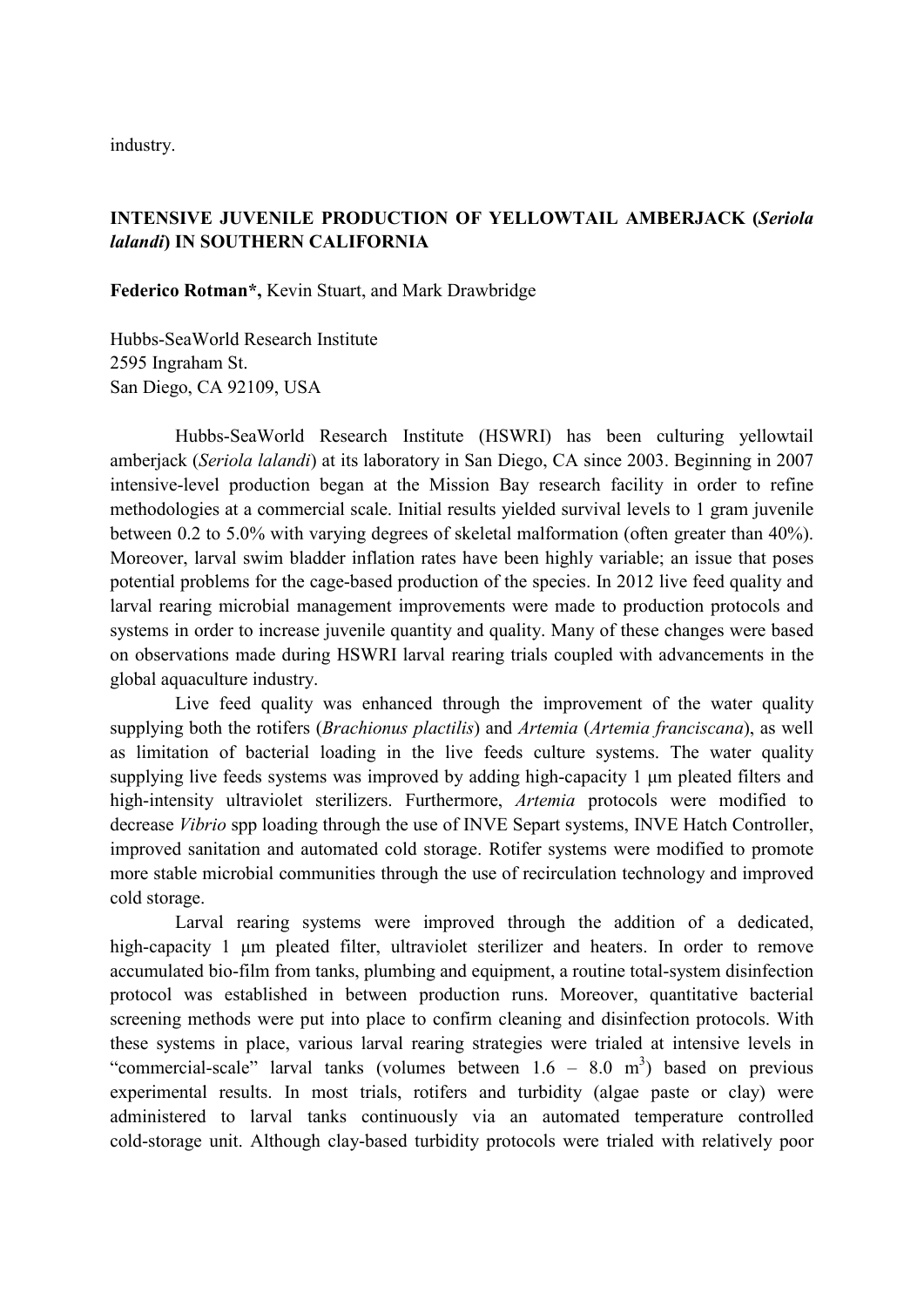success, algae-paste turbidity protocols coupled with larval passive-transfer methods yielded the most productive results.

Ultimately, utilizing improved systems and protocols, two *Seriola lalandi* production runs were completed in the summer of 2012 and one is currently underway. The first run yielded more than 200,000 weaned 0.75 gram juveniles (30% survival from egg); the second produced more than 45,000 weaned 1.3 gram juveniles (7% survival from egg) and the third is currently still in its late larval stage but appears to be following a similar successful trend. Skeletal malformation rates have been relatively very low (< 5.0%) compared to previous years production. Although these results have been encouraging, larval swim bladder inflation rates have been very problematic, even compared to previous years, with the first two runs demonstrating inflation rates of < 1.0% and 23.0%, respectively.

Current research and development efforts include further refining systems and protocols, reducing variability in larval survival and improving swim bladder inflation.

## **IN SITU SWIMMING AND SETTLEMENT BEHAVIOR OF CULTURED SERRANID LARVAE,** *PLECTROPOMUS LEOPARDUS* **AND** *EPINEPHELUS MALABARICUS*

**Shibuno, T.<sup>1</sup>, O.** Abe<sup>2</sup>, Y. Takada<sup>3</sup>, K. Hashimoto<sup>4</sup>

<sup>1</sup>National Research Institute of Aquaculture, Stock Enhancement and Aquaculture Division

<sup>2</sup>National Research Institute of Far Seas Fisheries, Bluefin Tuna Resources Division

<sup>3</sup>Japan Sea National Fisheries Research Institute, Stock Enhancement and Aquaculture Division

<sup>4</sup>Seikai National Fisheries Research Institute, Research Center for Fisheries and Environment in the Ariake and Yatsushiro Bay

Cultured serranid larvae, *Plectropomus leopardus* (n=81) and *Epinephelus malabaricus* (n=61) were released during day time in June and July of 1997 and 1998 at various locations along a fringing reef at Ishigaki Island, southern Japan, and their behavior observed by divers. At offshore (1 km) deeper sites (30 m), released larvae swam at an average depth and swimming speed of 10.2 m and 4.9 cm/s for *P. leopardus* and 7.5 m and 6.1 cm/s for *E. malabaricus*. When released at shallower sites (7 m) close to the reef edge (3 m), both species of larvae swam directionally to open water to avoid predators. At sites 400 m offshore and 18 m deep, released *P. leopardus* and *E. malabaricus* larvae settled on the slope at average depths of 16.4 m and 15.4m, respectively. However, there were no significant differences between the two species in settlement depth, time to settlement, swimming speed and swimming distance. When released 3m from the slope and 3m above the rubble bottom at sites 400 m offshore and 16 m deep, 73 % of *P. leopardus* larvae settled underneath prominent live or dead coral on the slope, and 23 % settled underneath rocks on the bottom.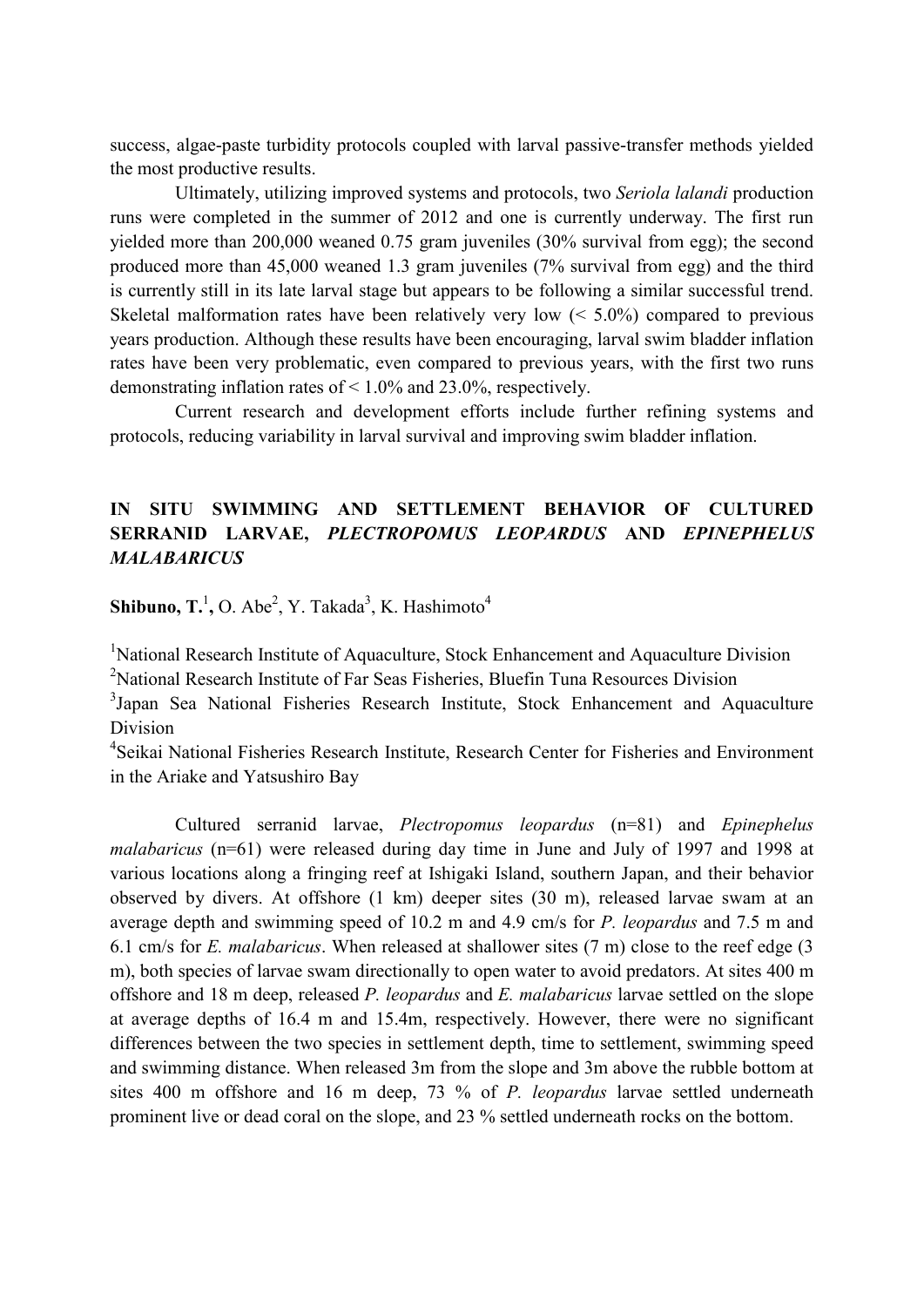# **EFFECTS ON GROWTH OF FLATFISH JUVENILE BY ARTIFICIAL LIGHTENING CONDITIONS: INTENSITY, PHOTOPERIOD AND WAVELENGTH**

**Daisuke Shimizu**<sup>\*1</sup> and Yuichiro Fujinami<sup>2</sup>

<sup>1</sup>Tohoku National Fisheries Research Institute, Fisheries Research Agency

<sup>2</sup>Miyako Laboratory, Tohoku National Fisheries Research Institute, Fisheries Research Agency

Mechanisms that respond to light are deeply involved in life history of fish and are widely known. Light control technology has been essential for control of the spawning cycle in broodstock management. On the other hand, in hatcheries for seed production, light environment can significantly affect the first-feeding success in various fish species. Rearing techniques that match the optimal light environment conditions of the target species is essential to efficient and healthy seed production.

Therefore, in the present study, three flatfish species of importance for fisheries in northern Japan, spotted halibut *Verasper variegatus*, slime flounder *MIicrostomus achne*, and Japanese flounder *Paralichthys olivaceus* juveniles were studied to elucidate the necessary artificial lighting conditions: intensity, photoperiod and wavelength. We conducted rearing experiments for each developmental stage, growth, survival, and feeding status (feeding incidence, average number of rotifer in digestive tract) as an indicator of the optimal light environment.

Light intensity: In spotted halibut that live in very shallow seas, feeding status was better, and growth and survival rate was improved in light conditions ( $>12 \mu$ mol·m<sup>-2</sup> s<sup>-1</sup>). In addition, they fed even in the dark conditions, showing increased growth. In slime flounder that live in the deep sea, feeding status was better and growth and survival rate was been improved in dark conditions  $(<0.2 \mu mol·m<sup>-2</sup> s<sup>-1</sup>)$ .

Photoperiod: In spotted halibut and Japanese flounder, feeding status was better and growth and survival rate was improved in continuous lightening (24 h). Photoperiod had no effect on slime flounder.

Wavelength: As a result of rearing juveniles under various wavelengths in spotted halibut and flounder, green light (518nm) feeding status was better compared with white light. Result of electro-intraretinal-retinogram in adult fish of these flatfish, the peaks of spectral sensitivities of spotted halibut were 521 nm, Japanese flounder were 511nm, thus supporting the results of rearing experiments.

As a result of incorporating optimal light environment obtained in the above experiments, seed production technology of spotted halibut has been improved dramatically (average survival rate: improved to 50% from 20%, average normal rate: improved to 80% from 50%).

#### **LARVAL REARING ADVANCEMENTS FOR YELLOWTAIL AMBERJACK (***Seriola*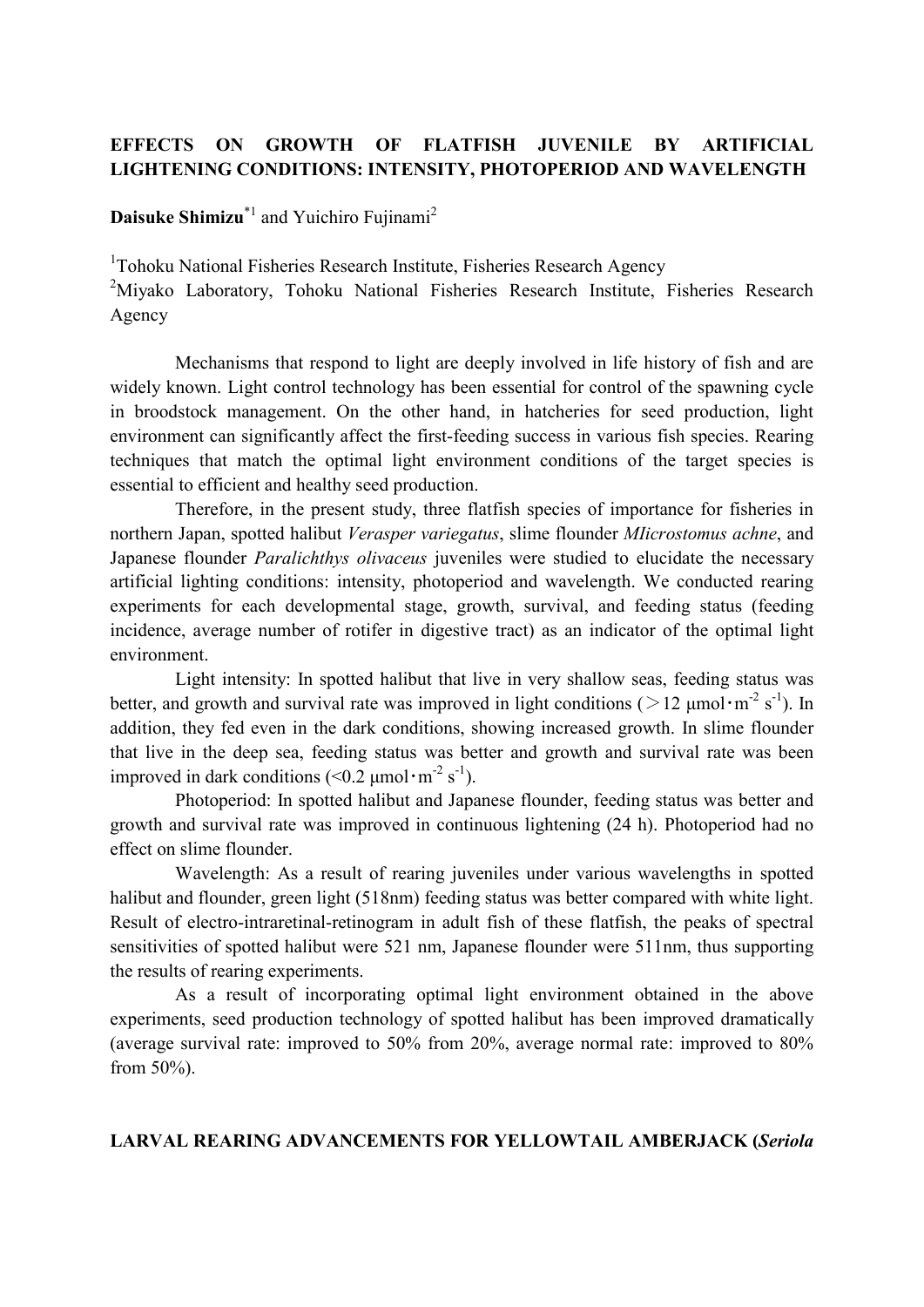#### *lalandi***) IN SOUTHERN CALIFORNIA**

**Kevin Stuart\*,** Federico Rotman, and Mark Drawbridge

Hubbs-SeaWorld Research Institute 2595 Ingraham St. San Diego, CA 92109, USA

Hubbs-SeaWorld Research Institute (HSWRI) has been culturing yellowtail amberjack (*Seriola lalandi*) experimentally at its laboratory in San Diego, CA since 2003. In 2007, we began to intensively rear juveniles, and between 2007 and 2011, we achieved survival rates as high as 5.0% from egg to approximately 50 days post hatch (dph). In 2012, we continued to conduct manipulative larval rearing studies to improve overall larval performance. These studies targeted optimizing the live prey feeding regime and reducing the bacterial load (*Vibrio* spp.) in the larval culture tanks.

First, we attempted to further optimize our larval live prey feeding procedures. The traditional HSWRI feeding regime for yellowtail amberjack began with offering rotifers (*Brachionus plicatilis*) at 2 dph through 7 dph, 1st instar *Artemia* (*Artemia franciscana*) were offered from 6 through 8 dph, and 2nd instar *Artemia* are were offered from 7 through 35 dph. In the first trial, larvae were co-fed rotifers, 1st instar *Artemia*, and 2nd instar *Artemia* from 3 through 20 dph in order to gain a better understanding of appropriate weaning times, as well as ingestion levels of each feed over time. Results from this trial showed that the larvae selected 1st instar *Artemia* as early as 3 dph (4.5 mm notochord length) and 2nd instar *Artemia* as early as 5 dph (4.6 mm notochord length). The second trial attempted to remove 1st instar *Artemia* from the current feeding regime because 1st instar cannot be enriched. This trial consisted of three treatments: 1) rotifers to 2nd instar offered at 5 dph, 2) rotifers to 2nd instar offered at 7 dph, and 3) rotifers to 1st instar to 2nd instar (i.e. traditional HSWRI protocol). Results showed no significant differences in growth or survival between any of the treatments, indicating that larvae can be weaned from rotifers directly onto 2nd instar *Artemia*  at 5 dph.

Second, we wanted to reduce bacterial load levels, specifically *Vibrio* species, in the larval culture tanks. The bacterial load in larval rearing environment is heavily influenced by the inputs introduced to the rearing tanks (e.g. algae cells and live prey), as well as other factors like water treatment and temperature. We conducted two trials to evaluate methods to minimize the bacterial load (*Vibrio* spp.) in the water, while maintaining good larval performance. The first trial examined the use of Bentonite clay as a turbidity agent to replace algae in a greenwater-type environment. This study consisted of three treatments: 1) clay with continuous feeding, 2) clay with batch feedings, and 3) algae paste with batch feedings. The results showed that both clay treatments had significantly fewer *Vibrio* colonies in the water column (377  $\pm$  120 CFU) than the algae paste treatment (5,692  $\pm$  2,396 CFU) after 14 days of culture. Growth was not significantly different among the treatments, however survival was significantly higher in the clay treatment with continuous feeding  $(14.1 \pm 2.6\%)$  than either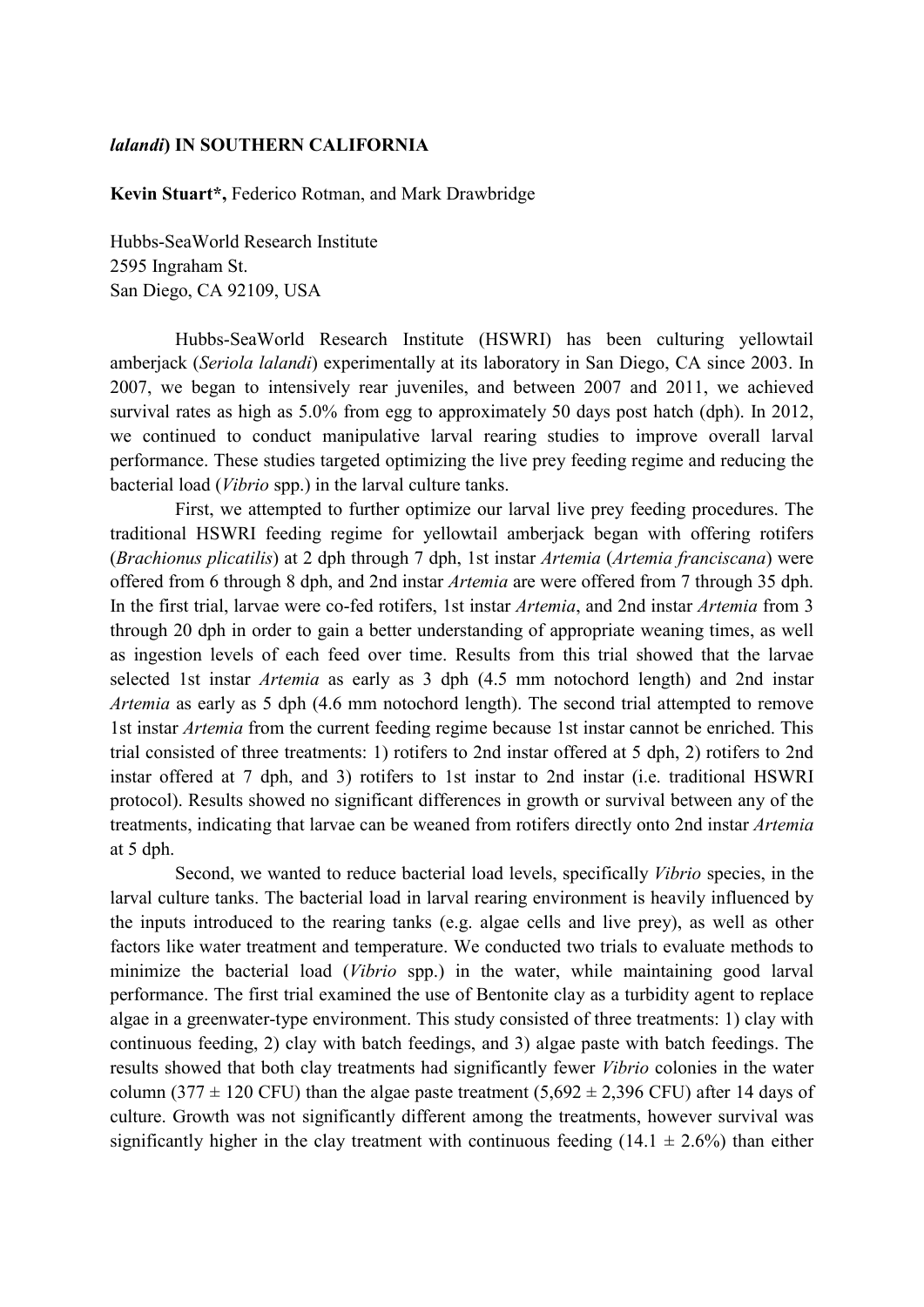the batch fed clay (2.3  $\pm$  0.5%) or algae paste treatments (2.8  $\pm$  1.5%). The second study attempted to limit bacterial loading in the larval rearing culture tank by siphoning the larvae into adjacent, clean tanks at 1, 5 and 9 dph during the first two weeks of culture. The results from this trial showed that the water in the transfer tank had fewer *Vibrio* colonies (1,025  $\pm$ 541 CFU) than the water in the control tanks where larvae were not moved  $(1,962 \pm 1,415)$ CFU). Also, survival was significantly higher among larvae that were transferred (43.9  $\pm$ 13.5%) than in the control tanks  $(23.1 \pm 6.3\%)$ .

Based on these results, we applied these same experimental methods on three commercial-scale production runs in 2012 that yielded survival rates as high as 30% from egg to juvenile fish. This work demonstrates the value and transferability of laboratory-scale experimental results to a production scale. Additional experimental work is required to improve the overall consistency of larval survival, including an improved understanding of variability among batches of eggs.

#### **EXPERIMENTAL STUDY ON BROODSTOCK MANAGEMENT OF BARFIN FLOUNDER UNDER THE CONCEPT OF MINIMUM KINSHIP SELECTION**

Shigenori Suzuki<sup>1\*</sup>, Naoto Murakami<sup>2</sup>, Takashi Ichikawa<sup>2</sup>

<sup>1</sup>Minami-Izu Laboratory, National Institute of Aquaculture, Fisheries Research Agency (FRA), Irouzaki, Minami-Izu, Shizuoka 415-0156, Japan.

<sup>2</sup>Akkeshi Laboratory, Hokkaido National Fisheries Research Institute, Fisheries Research Agency (FRA), 2-1 Tsukushikoi, Akkeshi, Hokkaido 088-1108, Japan.

A large flatfish, the barfin flounder *Verasper moseri*, is distributed from the southern Sea of Okhotsk to northern Japan. This fish is the highest-priced righteye flounder in Japan, but fishery yields have been endangered since the 1970s by its severe depletion. This reduction has rendered barfin flounder a rare species. To correct this situation, a stock enhancement program with annual release of approximately 100,000 seedlings has been promoted since 1987. This program is inferred to be effective because released seedlings are recaptured every year. However, the risk of losing genetic diversity from the base population is ever-present: the proportion of hatchery born fish in broodstock has been increasing because obtaining wild barfin flounder is almost impossible. For this reason, optimal broodstock management is necessary to avoid inbreeding and loss of genetic variation in future generations.

In this study, we applied the concept of minimum kinship selection to broodstock management of barfin flounder using three microsatellite DNA markers. The breeding plan was designed based on the kinship value, which was calculated among the broodstock individuals using microsatellite DNA markers. Moreover, individual identification and artificial insemination techniques were developed to support the breeding plan. The broodstock consisted of 37 wild and 41 hatchery-reared barfin flounders. Each individual was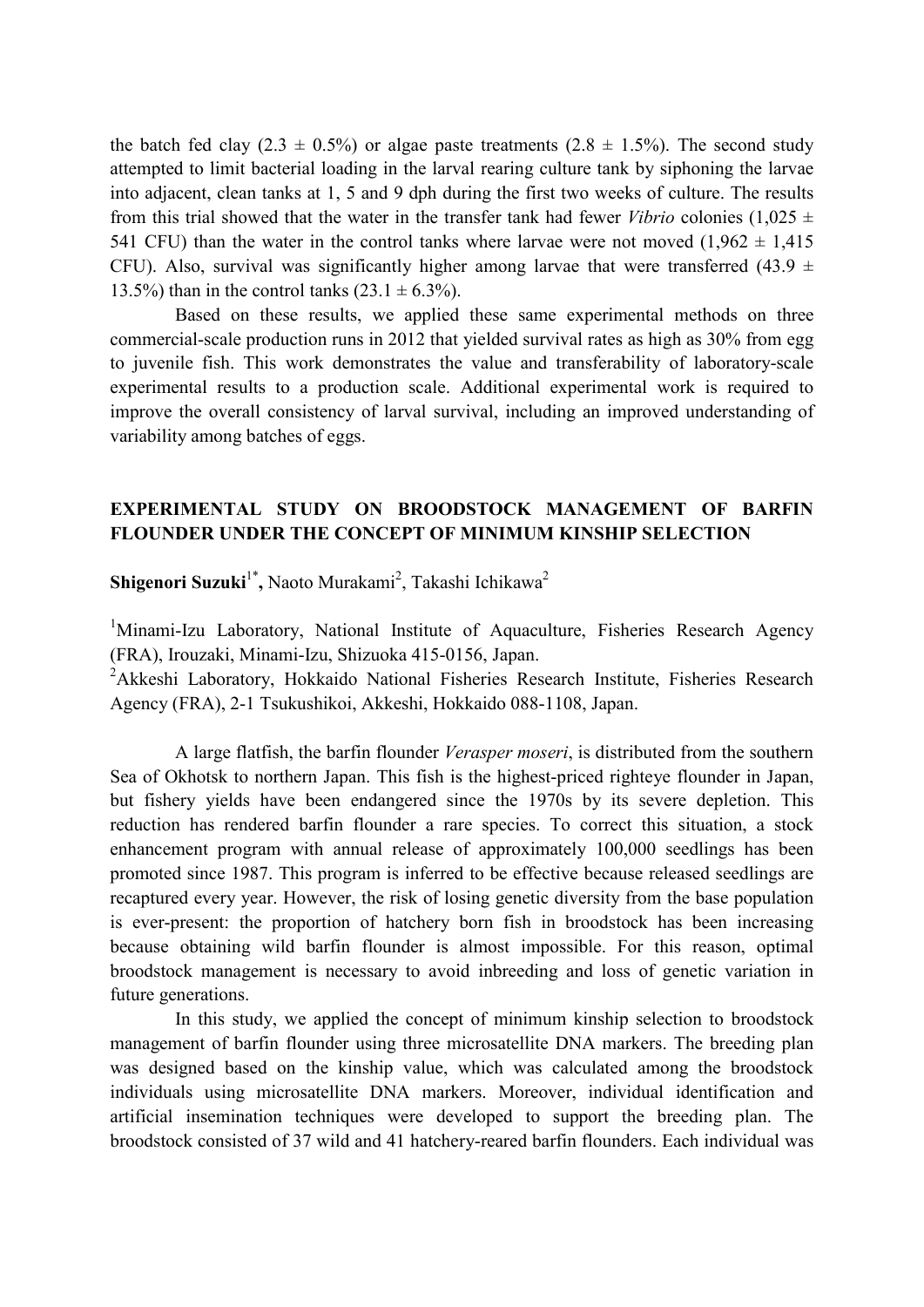identified using a PIT tag. The sex was recognized according to the gonad shape, as analyzed by sonography. Artificial fertilization was performed based on the factorial mating design, excluding closely related individuals. Furthermore, the numbers of larvae used for seedling production were equalized among the pairs to maximize the effective population size. Using this procedure, we produced seedlings with high genetic variation that was comparable to that of the broodstock's, showing that the concept of minimum kinship selection is useful for genetic conservation in barfin-flounder stock enhancement.

#### **IMPROVING THE HATCHERY OUTPUT OF THE HAWAIIAN PINK SNAPPER,**  *PRISTIPOMOIDES FILAMENTOSUS*

Clyde S. Tamaru<sup>1</sup>, Karen Brittain<sup>1</sup>, Benjamin Alexander<sup>1</sup>, Petra H. Lenz<sup>2</sup>, James Jackson<sup>2</sup>, and Harry  $Ako<sup>1</sup>$ .

<sup>1</sup>College of Tropical Agriculture and Human Resources/Hawaii Institute of Marine Biology, 2 Pacific Biosciences Research Center

The opakapaka, one of the highly prized "Deep Seven" bottom fish species, has been branded with an "over fishing" status. This situation has mandated that Hawaii develop a fishery management plan for the bottom fish fishery in the Main Hawaiian Islands. Part of this plan was the development of hatchery protocols where initial efforts have resulted in the only spawning broodstock maintained in captivity. This has offered the opportunity to develop hatchery techniques for their artificial propagation.

To insure that the nutritional requirements of opakapaka larvae are being met, fatty acid profiles of spawned opakapaka eggs were determined. Total fatty acid content in the opakapaka eggs matched that of wild caught copepods. While the total fat content may be relatively low the percent composition of the essential fatty acids, DHA and EPA (26.9%  $\pm$ 4.3% and 2.7%  $\pm$  0.4%, respectively) are consistent with other reports indicating that both essential fatty acids are critical for survival and growth of the opakapaka larvae. In addition, the composition of essential fatty acids for the various live food organisms were obtained and with the exception of Nanno-fed rotifers, the live feeds employed, have similar profiles from a percent composition standpoint and indicates that protocols that were developed can be adjusted to meet the nutritional requirements of the opakapaka larvae.

Using changes in total length between fed and unfed larvae and monitoring temporal changes in gape size, it is clearly evident that introduction of live food organisms must take place no later than the third day post-hatch. When larvae were presented with a variety of live food organisms either alone or in combination, the results indicate that a copepod nauplius-only diet is a superior feeding regime over the all others tested.

Since adult copepod and nauplius production is dependent on cell density of the phytoplankton being used, the team used these findings to consistently time production of *Parvocalanus sp.* nauplii at densities ranging between 5-10 individuals/ml in a 3,000-L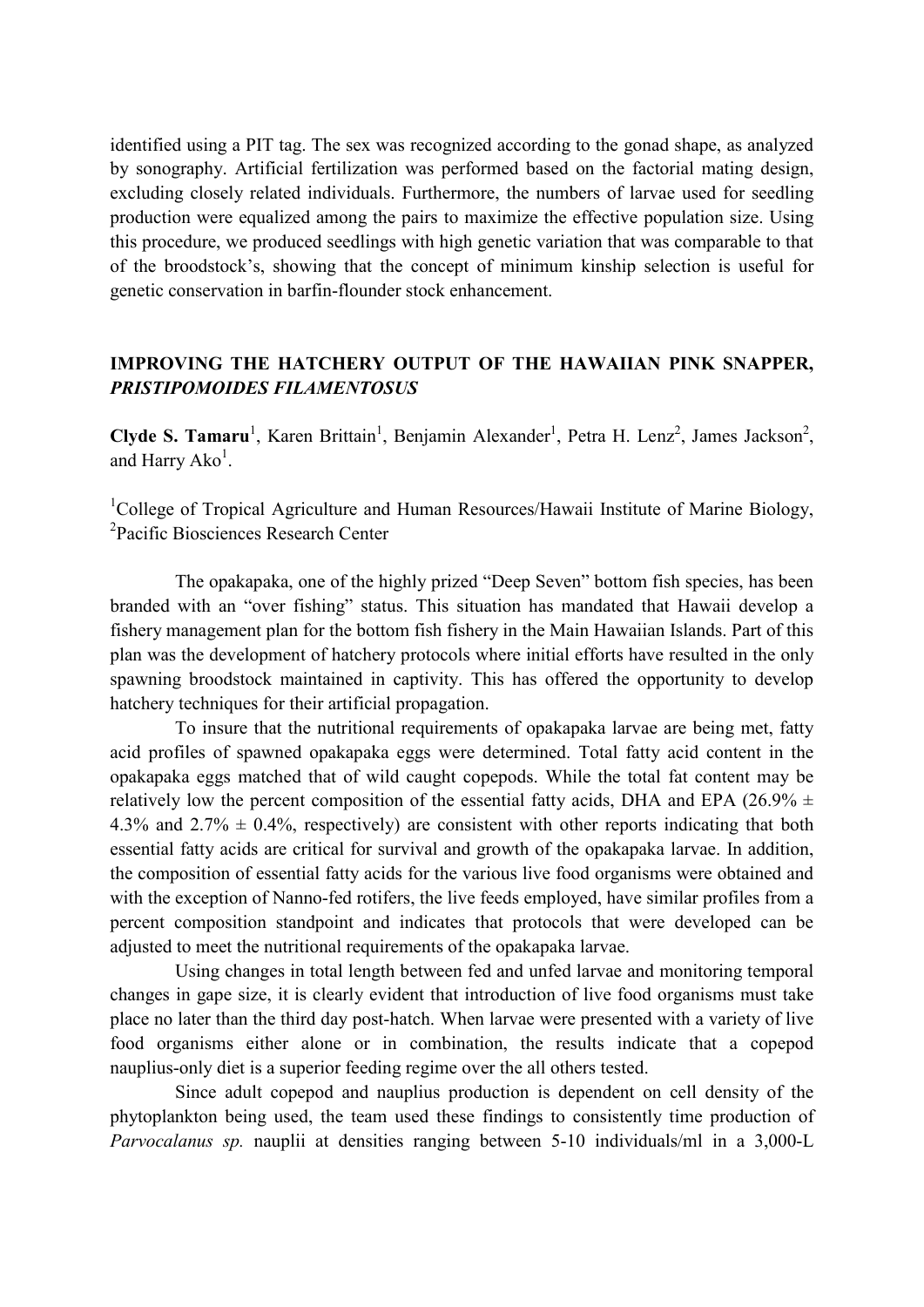rearing tank by the third day post-hatching. This was achieved by "conditioning" copepod cultures using *Isochrysis galbana* (Tahitian Strain) at cell densities of 4 x 105 cells/ml prior to stocking into the larval rearing tank. Employing this strategy resulted in unprecedented larval survival with a mean of 80% passing the first feeding stages up until 10-12 day post-hatching.

Utilizing video recordings of the foraging behavior of opakapaka larvae revealed that the evasive abilities of adult and copepodite stages of calanoid copepods allowed them to avoid being captured by the larvae. While rotifers could be easily captured the growing body of evidence suggests that the ubiquitous rotifer is not a suitable live food for opakapaka larvae and another transitional live food is needed.

#### **UNDERSTANDING** *ARTEMIA* **BIOGEOGRAPHY RELATED TO HATCHERY PRODUCTION AND JUVENILE QUALITY**

# **Laura Torrentera**  NOAA Visitor Scientist

Kirkland, WA 98034

The culture of fish, mollusk, and crustacean larvae is generally carried out under controlled hatchery and nursery conditions, but the failure and high cost to garner high yields is partly due to the lack of ecological studies into live food resources such as the brine shrimp *Artemia*. Developing larvae are usually very small, extremely fragile, and generally not physiologically developed. Proper larval nutrition is one of the major bottlenecks in commercial aquaculture. The best sources of nutrition continue being the development and use of a succession of live food organisms as feed for the developing larvae. *Artemia* is one of the most important live foods in commercial aquaculture. *Artemia* can ingest small food particles ranging from 1 to 50 µm in size including diverse species of live microalgae, baker's yeast, dried microalgae, probiotics, and waste products from the food industry. The non-selective consumption of particulate food by the brine shrimp enables its use as a vector or "biocapsule" for delivering specific nutrients and biological protectors to marine and fresh water larvae, guaranteeing healthy juveniles. These nutrients and immune protectors are not stored in appreciable amounts in the larvae body, so signs of deficiency and sickness usually appear within weeks in young, rapidly growing fish. In many countries products from the processing of plant and animal products from human foods are the primary ingredients available for aquatic animal feeds (rice bran, corn bran, soybeans, whey powder, etc.). Most of these ingredients have limited nutrient levels, or even introduced anti-nutritional factors. Even dough these inert foods could be enriched the active predator larvae cannot take it easily. There is no artificial replacement for natural food sources, and such synthetic feed can increase water eutrophication and stunt larvae development. *Artemia* is considered now more than ever an important source of nutrients not just for its natural nutritional properties but also as an important "Biocapsule" of essential nutrients, vitamins, pigments, antioxidants, active enzymes, probiotics, antimicrobial agents, and vaccines. Considering the costs and difficulties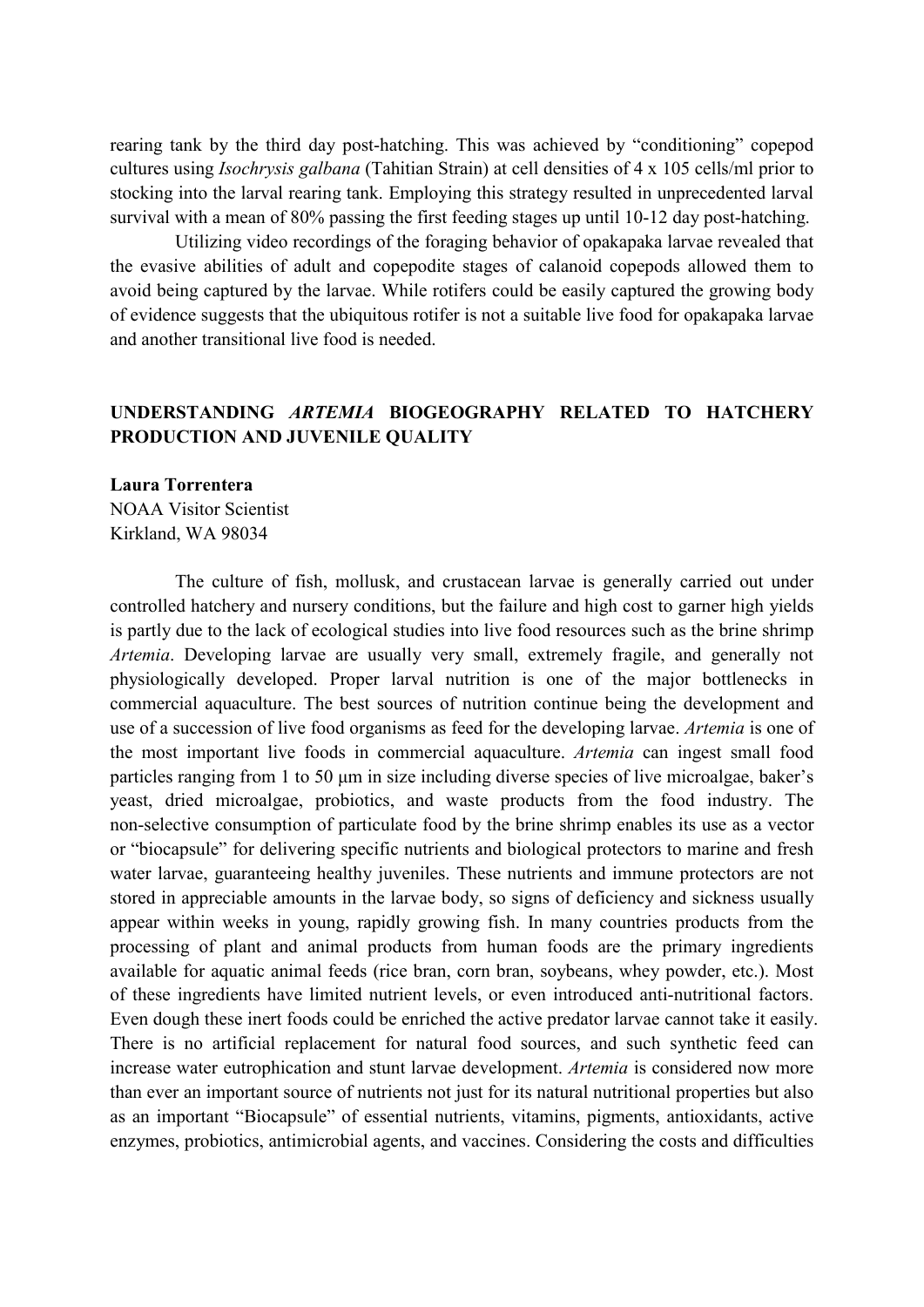in the formulation of non-live food with the adequate amount of key nutrients, *Artemia* has several advantages. For all these reasons further studies of *Artemia* biogeography and its nutritional qualities are increasing in recent years. These field and laboratory studies of brine shrimp strains are demonstrating *Artemia's* nutritional value, as well as an indicator of natural ecological condition. In brief, *Artemia*'s use as live aquaculture feed is advantageous over existing inert food sources; as a result several new studies of *Artemia* biogeography and ecology are emerging to evaluate the quality and the production of cysts of different *Artemia*  population's worldwide.

# **CONDITIONING TECHNOLOGIES FOR FLATFISH STOCK ENHANCEMENT: GLOBAL PROGRESS AND PITFALLS**

#### **Michelle L. Walsh**

Office of Sustainable Fisheries, National Marine Fisheries Service, NOAA Silver Spring, MD 20910

A successful stocking program requires survival of released fish, and to achieve this, fish must be able to adjust to their new environment, feed successfully, and avoid predation. However, hatchery-reared flatfishes (e.g., flounders, halibuts, soles) often exhibit irregular swimming, feeding, and cryptic (burying and color change) behavioral patterns compared with wild conspecifics, and these behavioral "deficits" are assumed to lead to increased predation risk once fish are released. Conditioning flatfish to natural stimuli before release may offer fish an opportunity to refine these behaviors, which may increase survival in nature and subsequent recruitment to the fishery.

Examples of conditioning technologies that have been applied to flatfish in the hatchery include providing sediments in rearing tanks, live (or life-like) feeds, or predator cues. Marbled flounder, *Pseudopleuronectes yokohamae*, reared for stock enhancement at Hyogo Prefecture Hatchery in Japan, are fed a mixture of minced frozen mysids with the addition of formulated, pellet feed to boost nutritional content. However, pellet feeding is suspended approximately 2 wk before release to focus fish on the more natural feed. In the US, providing hatchery-reared winter flounder, *Pseudopleuronectes americanus*, with live feeds (oligochaete worms and amphipods) during rearing conformed post-release feeding performance closer and more quickly to that of wild fish<sup>1</sup>. Cost and effort, however, are still the biggest impediments to implementing a prolonged, live-feed strategy in the hatchery.

Technologies that can be applied to ease the transition to the wild at, or near, the release site include, conducting "operant conditioning" on fish to respond to light or sound cues for supplemental food provision during the first few days or weeks post release, or short-term release into predator-exclusion cages before full release. Cage conditioning allows hatchery fish to experience natural substrates and sediments, wild (live) food sources, and "safe" predator exposure before actual release. Since 2004, Danish scientists have been cage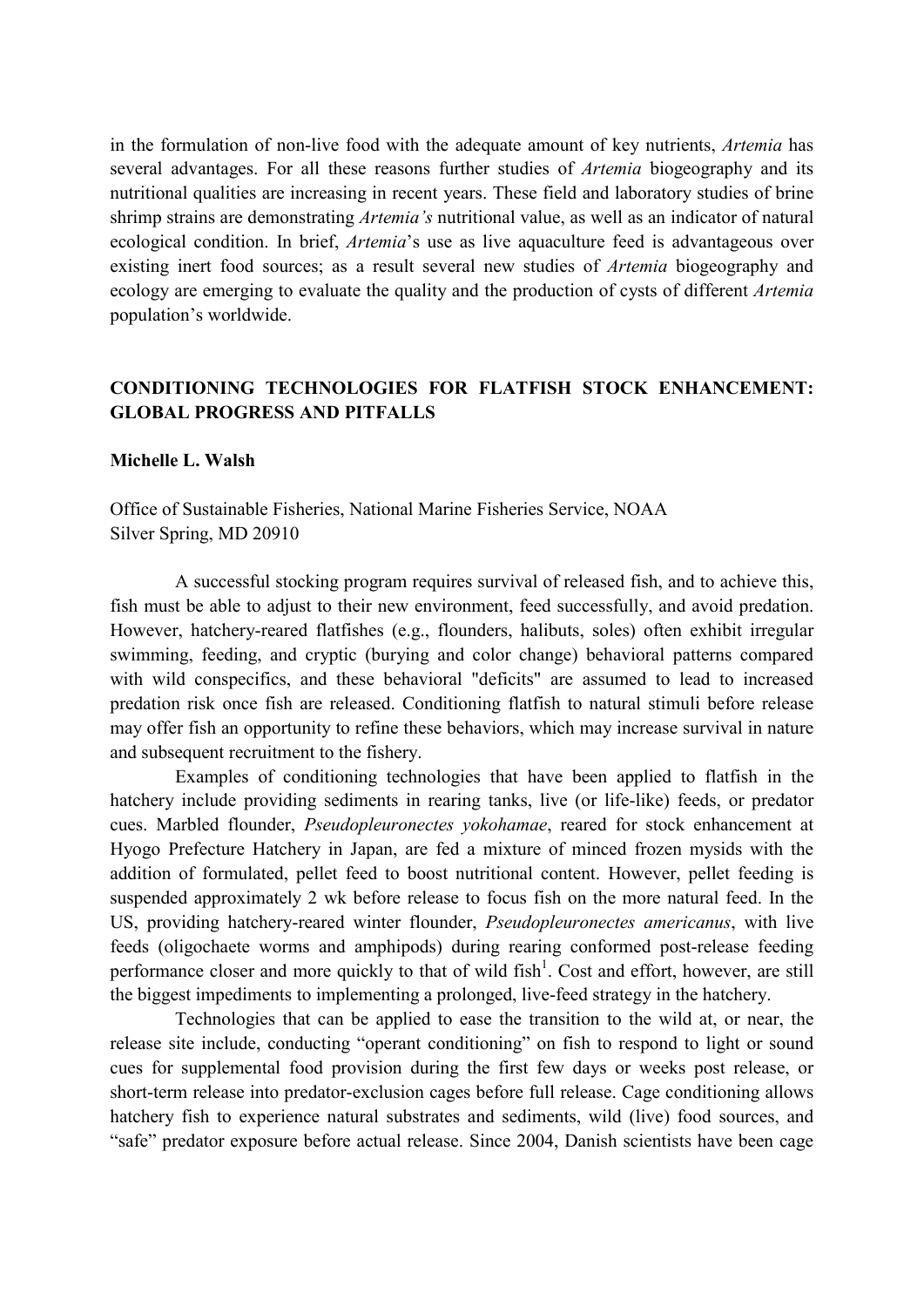conditioning reared Atlantic turbot, *Psetta maxima,* before release, and this practice has resulted in a much lower post-release mortality.<sup>2</sup> Obama Laboratory, National Center for Stock Enhancement, Japan, has been conducting pre-release, experimental cage conditioning for Japanese flounder, *Paralichthys olivaceus,* since 2008 and found that conditioned fish have significantly higher recapture rates in the fishery as well as enhanced burying and feeding skills<sup>3</sup>. In both Danish and Japanese studies, evidence has been detected that intensive researcher recollection efforts at, or near, the release site may disproportionately sample weaker (i.e., non-feeding or non-moving) fish. At the University of New Hampshire in the US, protocols for releasing winter flounder have included cage conditioning since 2004, however, evidence arose that cages themselves attract 'structure-philic' predators, mostly crabs<sup>4</sup>, so cage design has been modified in recent years.

Successful conditioning of stocked fish before release can increase post-release survival and recapture. However, choosing a location that can be monitored adequately may be just as important if the success of a stocking effort will influence future efforts (i.e., funding, resources, support).

# **CHARACTERISTIC EVALUATION METHOD RELATING TO BENEDENIA DISEASE OF YELLOWTAIL (***SERIOLA QUINQUERADIATA***)**

Kazunori Yoshida<sup>1\*</sup>, Akiyuki Ozaki<sup>2</sup>, Masahiro Nakagawa<sup>1</sup>, Takurou Hotta<sup>1</sup>, Jun-ya Aoki<sup>2</sup>, Takashi Koyama<sup>3</sup>, Kazuo Araki<sup>2</sup>, Nobuaki Okamoto<sup>3</sup>, Takashi Sakamoto<sup>3</sup>, Tatsuo Tsuzaki<sup>1</sup>

<sup>1</sup>Goto Branch of Seikai National Fisheries Research Institute, Fisheries Research Agency, 122-7, Nunoura, Tamanoura-machi, Goto-shi, Nagasaki, 853-0508, Japan

<sup>2</sup>National Research Institute of Aquaculture, Fisheries Research Agency, 422-1, Nakatsuhamaura, Minamiise-cho, Watarai-gun, Mie, 516-0193, Japan

<sup>3</sup>Faculty of Marine Science, Tokyo University of Marine Science and Technology, 4-5-7, Konan, Minato-ku, Tokyo, 108-8477, Japan

Yellowtail (*Seriola quinqueradiata*) is one of the most important species in marine fishery resources and aquaculture in Japan. The production of yellowtails occupies more than 50% in marine finfish aquaculture and reaches about 15,000 tons/year. At present, most yellowtail aquaculture production uses captured wild juveniles, but artificial rearing of juveniles is needed to sustain aquaculture production.

Benedenia is a parasitic disease caused in *Seriola* species by *Benedenia seriolae*. This parasite can cause growth reduction and external injuries in yellowtail, increasing the risk of secondary viral or bacterial infection. The major way of removing the parasite is to soak the fish into a freshwater bath. However, this method requires a lot of time, cost and effort.

Under this situation, we have been studying DNA maker-assisted selection "MAS" breeding, in order to use artificial seeds holding resistance to Benedenia disease in